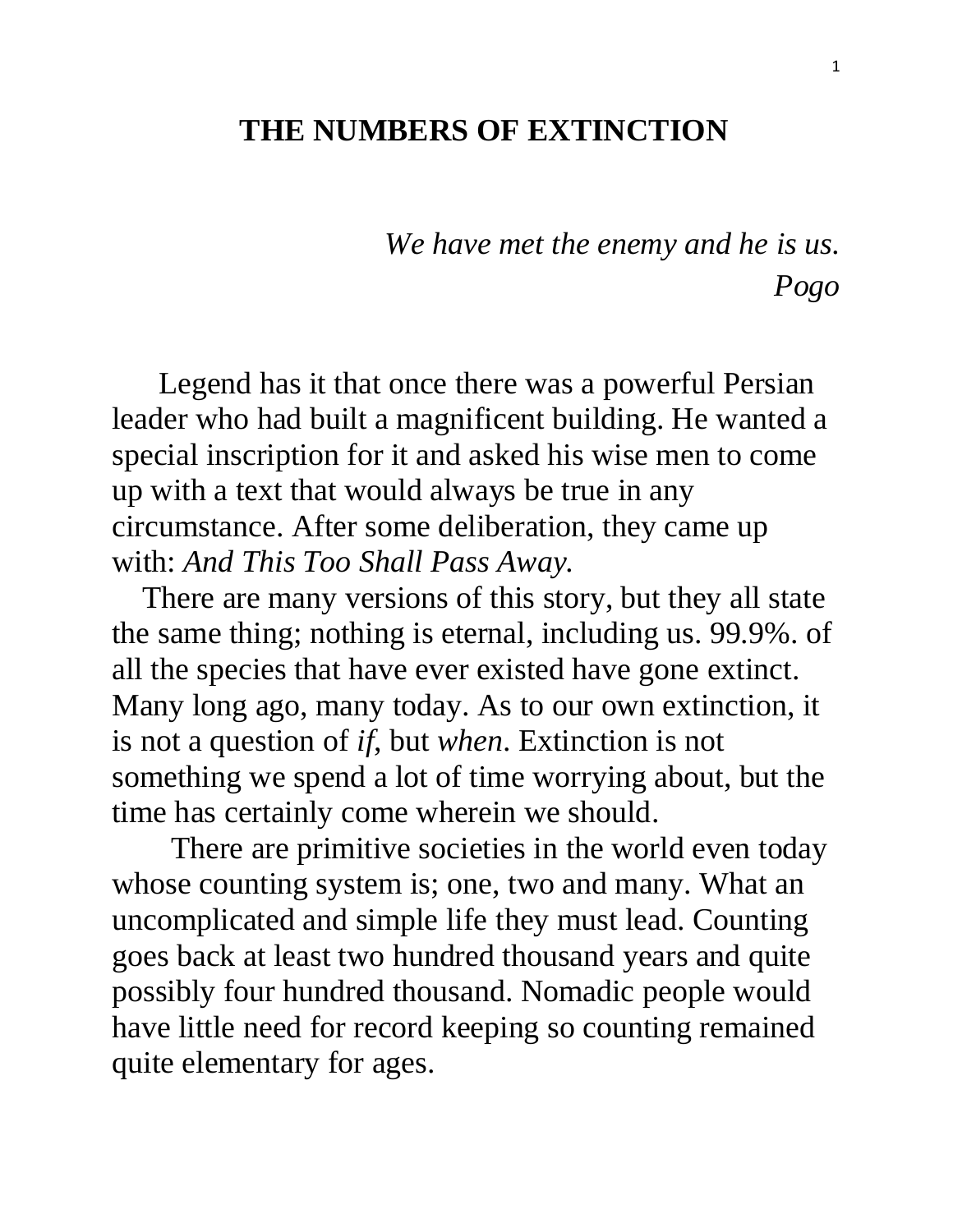Once agriculture arose counting took on a much more significant role in everyday life. Today it governs almost everything we do. It tells us how old, how much, how tall, how heavy, how far, how fast and more. Perhaps, more than anything else, numbers define us.

In most common instances, we can conceptualize these numbers. We have a clear mental concept of an inch, a foot, a yard, a pound, a gallon and more. As the numbers grow larger we lose this ability to conceptualize rather quickly. It is somewhat difficult to get a real concept of a mile. We can relate to it by thinking of a distance between known objects, between my house and the post office is a mile. This is not exactly a real concept, but it is useful.

 From the moment we are born virtually everything we encounter is defined by numbers; the hour and date of our birth and our weight. In time our bank account, the value of our house and car, the fuel consumption of the car. When we attend sporting events the winner is always the one with the highest number of points. Averages and statistics are more numbers.

 We can get a good mental image of three hundred feet as that is the length of a football field. In a sense the football field has become a de facto unit of measure. It is easier to think of the length of a Nimitz Class Aircraft Carrier as three and a third football fields than it is to think of a thousand feet.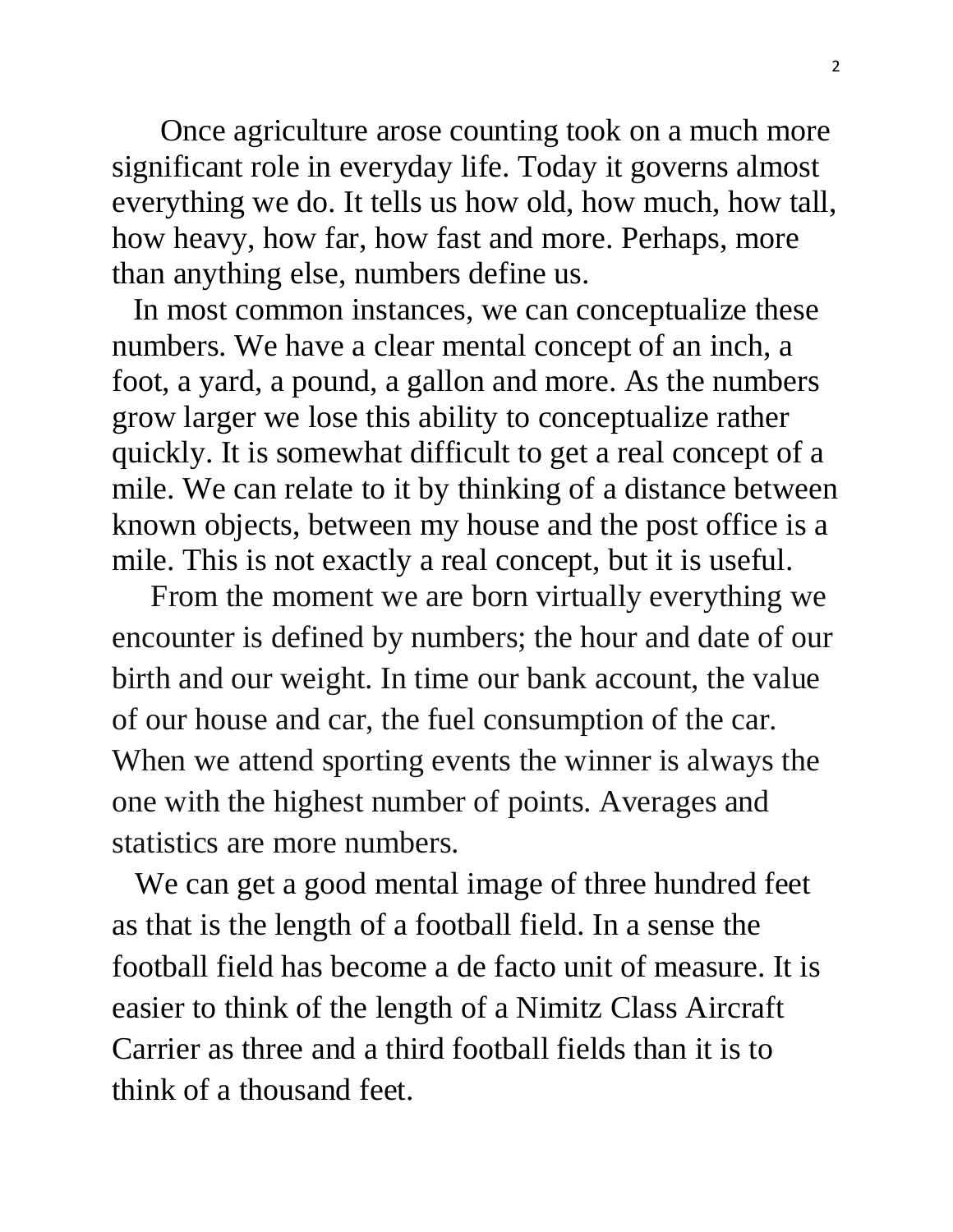A million miles and we are totally out of it. If we could drive continuously at sixty miles an hour it would take about two years to go a million miles. We can get a real feeling of large distances if we use as our moving object the Discovery Space Probe. This object has left the Heliosphere and is now zipping through interstellar space. It is moving away at about forty thousand miles an hour. By terrestrial standards that is fast, New York to Los Angeles in about four and half minutes. All the way to the moon in six hours.

 The probe is traveling about a million miles a day. As such, it would take some three years to travel one billion miles; about three thousand years to go a trillion miles. This means eighteen thousand years to go one light year and about eighty thousand years to the nearest star. Fascinating numbers, but they still provide no actual concept of the incredible distance to the nearest star.

 As we look at the moon the mind cannot grasp the fact that the moon is about two hundred and thirty thousand miles away. Two hundred and thirty thousand is just a relatively abstract number. In most instances this is of no importance. Scientists work easily with light years even though not one can conceive of six trillion miles

String theorists and particle physicists deal with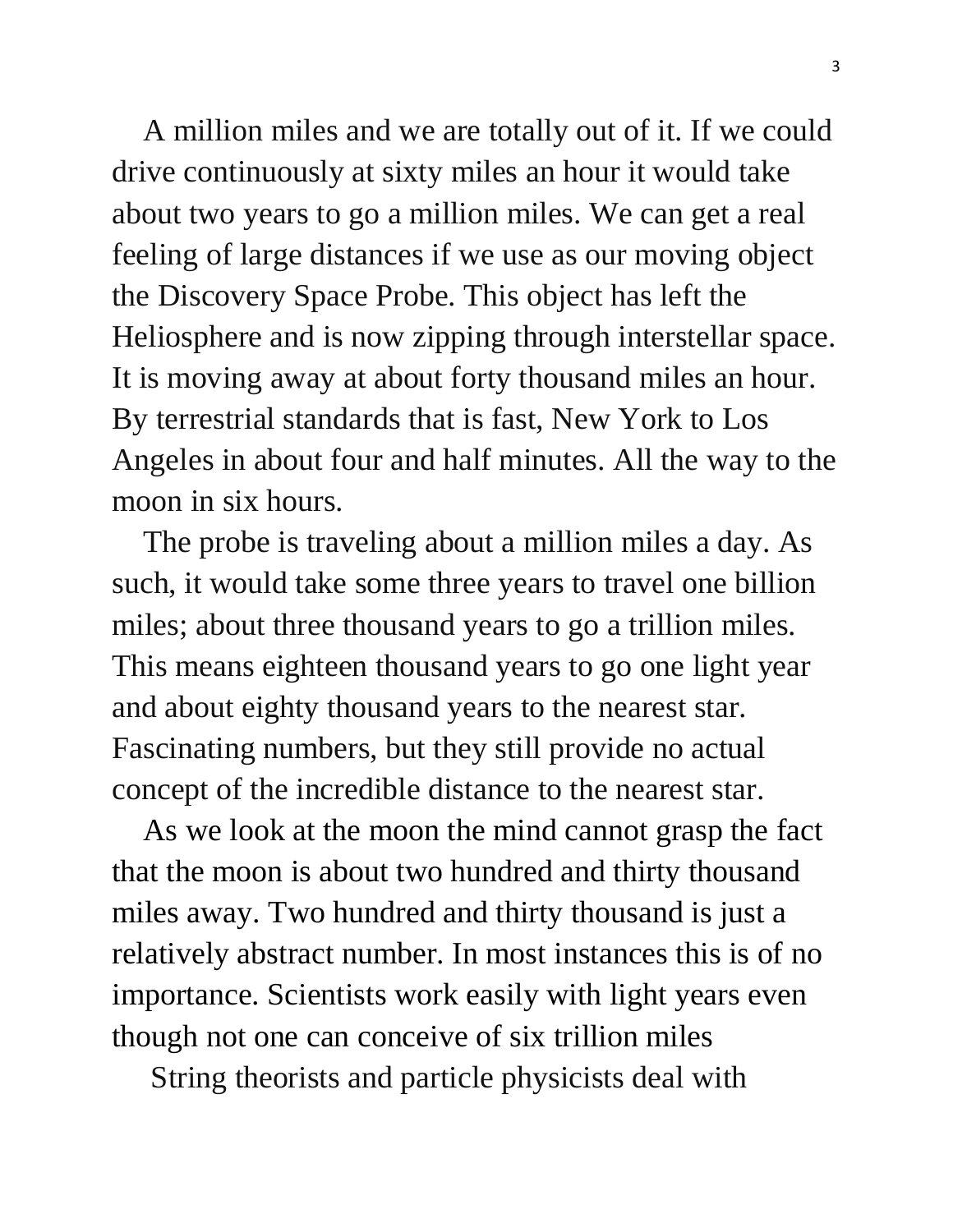quantities so small that even they cannot visualize them. Take, for instance, the Plank Length. Using scientific notation, we can write this down;  $1.6162287 \times 10^{-35}$  If we were to write this in regular notation, it would look like this;

#### .0000000000000000000000000000000000016162287

 Another way to look at a Plank Length is that is that it 10<sup>-20</sup> times the size of a proton. There are more cubic Plank Lengths in a cubic centimeter than there are stars in the visible universe. We can define more than we can conceptualize. We are facing a situation now wherein this lack of conceptualization becomes a real and serious problem.

 In February 2015 Senator Jim Inhofe appeared on the Senate floor with a snowball. This apparently was his folksy, Oklahoma way of telling us that global warming is a hoax. "There's no global warming; look, here's a snowball!" We've grown somewhat used to less than bright people entering the congress, but Senator Inhofe is a special case. He is the chairman of the Senate's Environment and Public Works Committee. It is both inevitable and a bit alarming that the fate of the species rests with politicians and not climate scientists. This is not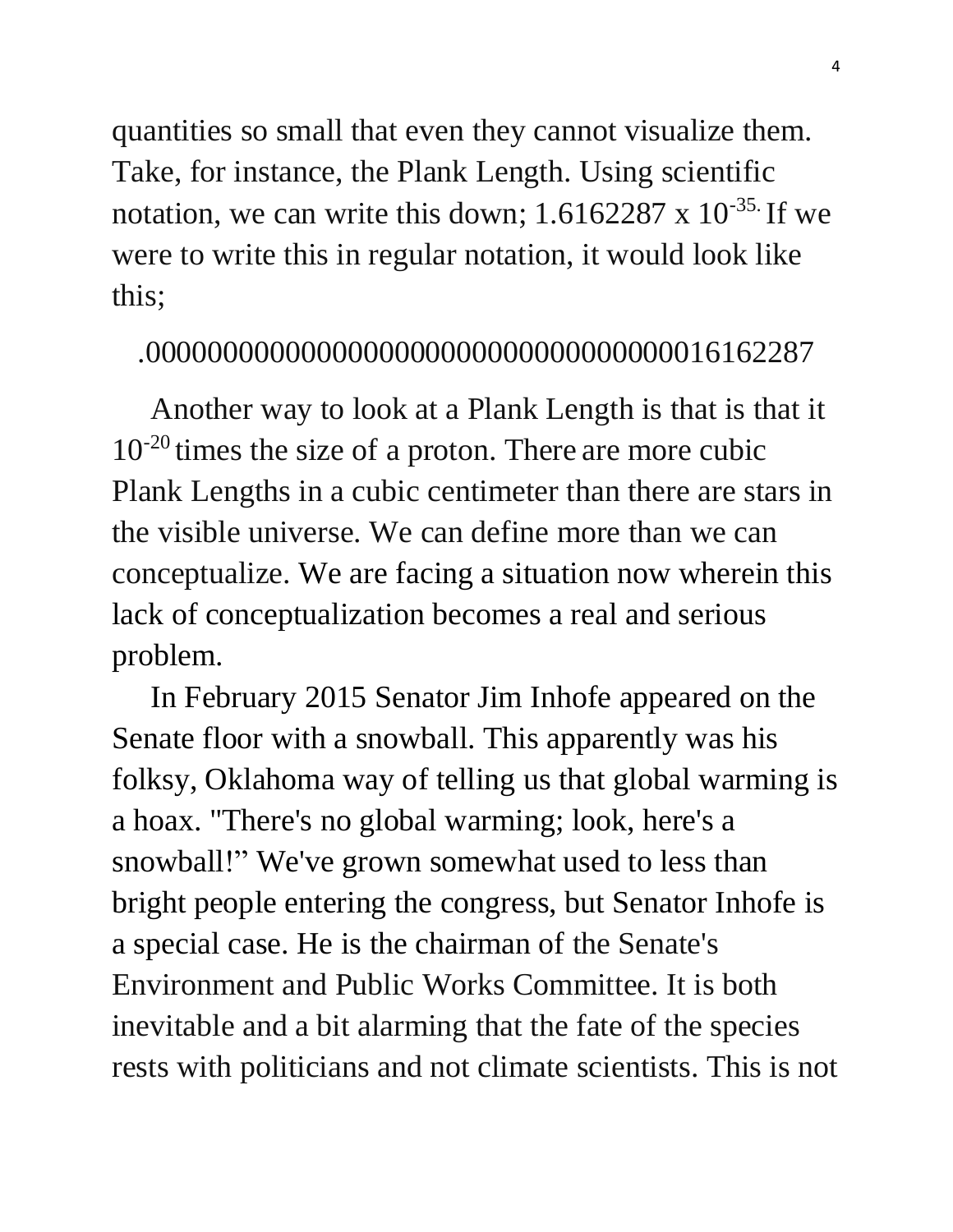to say that politicians are the cause of the climate problem. We are all guilty to one degree or another for that. A true scientist is one who has intelligence, considerable schooling and usually much experience. One the other hand anyone can run for congress

 It appears that most members of Congress are treating the climate debate as just another debate, much like abortion rights, same sex marriage, minimum wage and who gets to use which bathroom. Climate change is a bit different in that in this debate we cannot afford to be wrong. The climate of the earth is insidiously complex. So much so that even with many brilliant and educated people using very sophisticated equipment it seems, sometimes, that Meteorology would seem to be just one step above Astrology. It seems this way because there are so many variables.

 When we speak of the cause of climate change we are, for the most part, referring to one thing; carbon. It is the unique qualities of carbon that makes life itself possible. The molecules of life are so complex that an entire branch of chemistry exists just the study them. It is ironic that another property of this element may well destroy us. The molecules of extinction are very simple, carbon and oxygen (Carbon Dioxide,  $CO<sub>2</sub>$ ) and carbon and hydrogen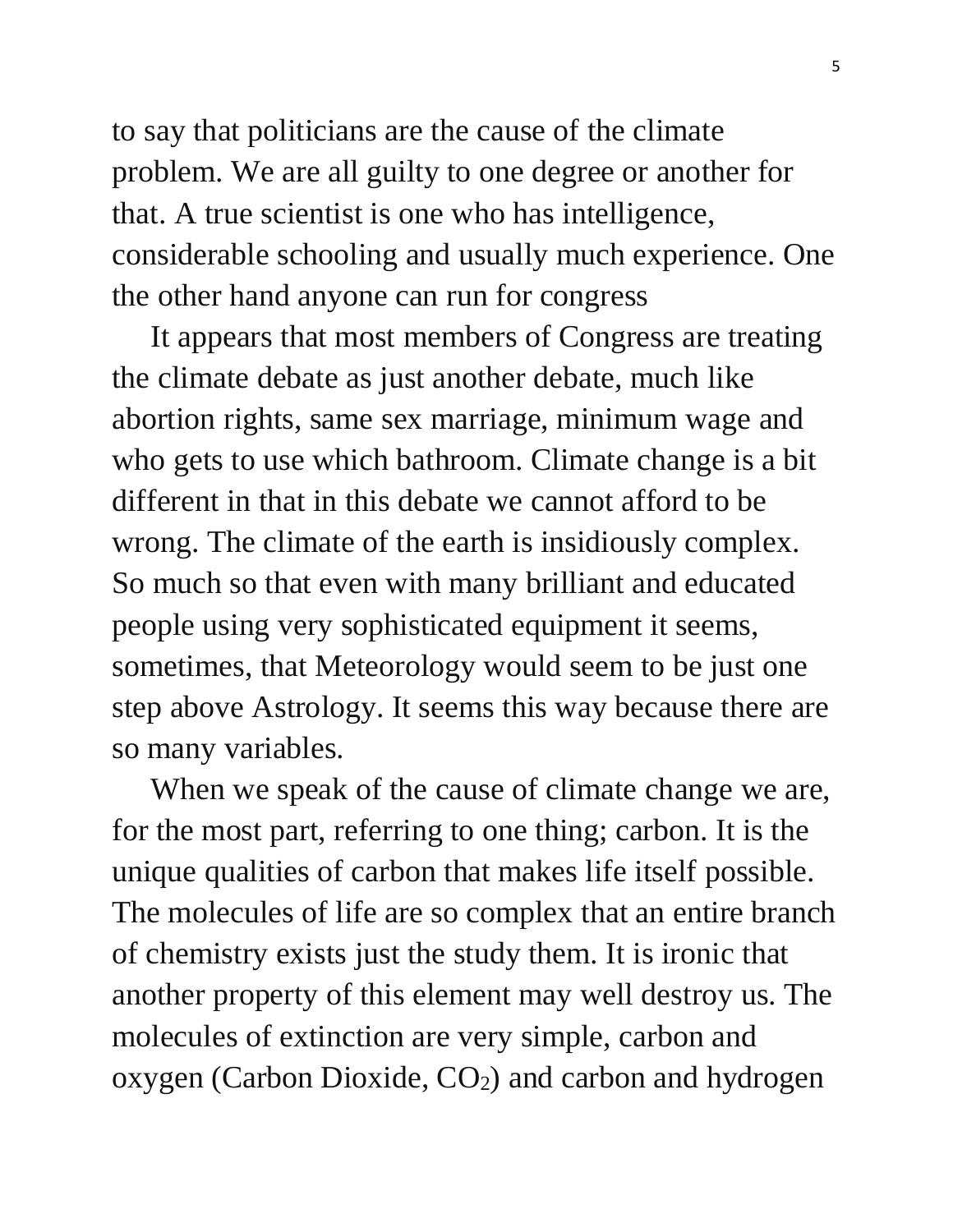(Methane, CH<sub>4</sub>).

 Along with the myriad properties carbon possesses is its ability to collect and store infrared radiation. There are other compounds that trap Infrared Radiation but the one most prevalent in our discussions is Carbon Dioxide. Methane is discussed to a lesser extent, but Methane is becoming more meaningful as its supply increases. Methane survives in the atmosphere for a much shorter time than  $CO<sub>2</sub>$ , statistically about twelve years.

 Our inability to conceptualize anything but relatively small numbers limits our understanding of the manifestations of climate change. This mental restriction causes us to think very locally. The world we perceive stretches very little beyond what we can mentally grasp. This makes it difficult to understand why our behavior, which often seems harmless, can affect the entire globe. If we look abstractly at the universe we can state that we are but a speck orbiting an average star way out in the boondocks of an ordinary galaxy. It has been recently ascertained that we are part of a huge structure containing one-hundred million galaxies. This makes us feel quite small.

 This is why Senator Inhofe could make the statement that man could not possibly affect the climate of the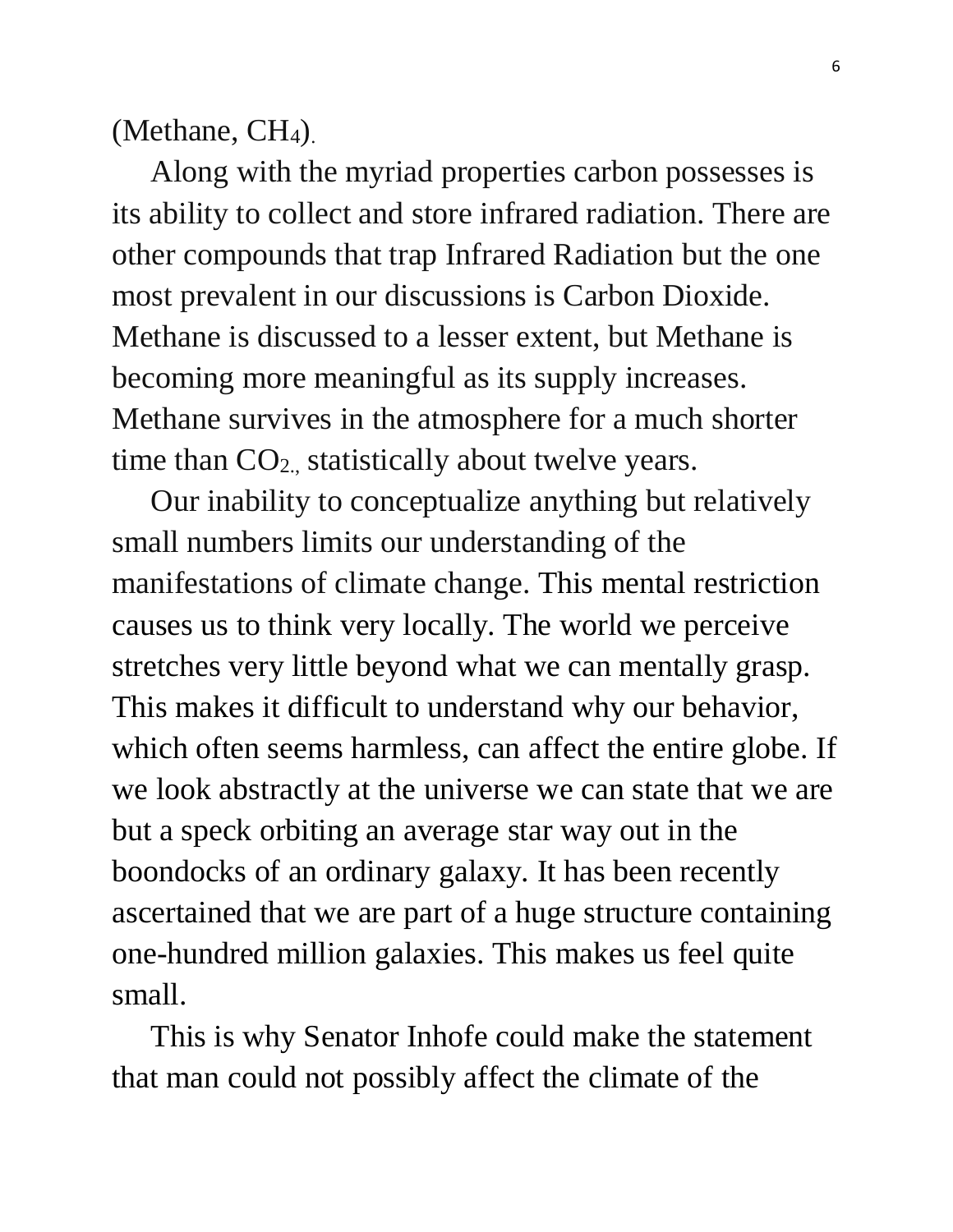planet. Man is so small, and the world is so big. There is a very simple reason why man can and indeed does affect the climate, there are nearly seven and a half billion of us. That's a number that we can't get our minds around and our inability to grasp that number is a major reason for the dilemma in which we find ourselves involved. If we were to lay everyone on the planet head to toe the line of people would reach more than seven and a half million miles. That's to the moon and *back* more than sixteen times or around the earth at the equator more than two hundred and eighty-eight times.

The most significant way  $CO<sub>2</sub>$  gets into the atmosphere is by combustion. Most of the things we burn are carbonbased compounds. Even when we breathe we are putting  $CO<sub>2</sub>$  into the atmosphere. Statistically a human being expels about three and a half pounds of  $CO<sub>2</sub>$  a day. That means the seven billion people put more than thirteen million *tons* of CO<sub>2</sub> into the air a day simply by breathing. That works out to a figure approaching 5 billion tons a year. Then there are all the rest of the animals which defy counting. We must assume they contribute at least a similar amount.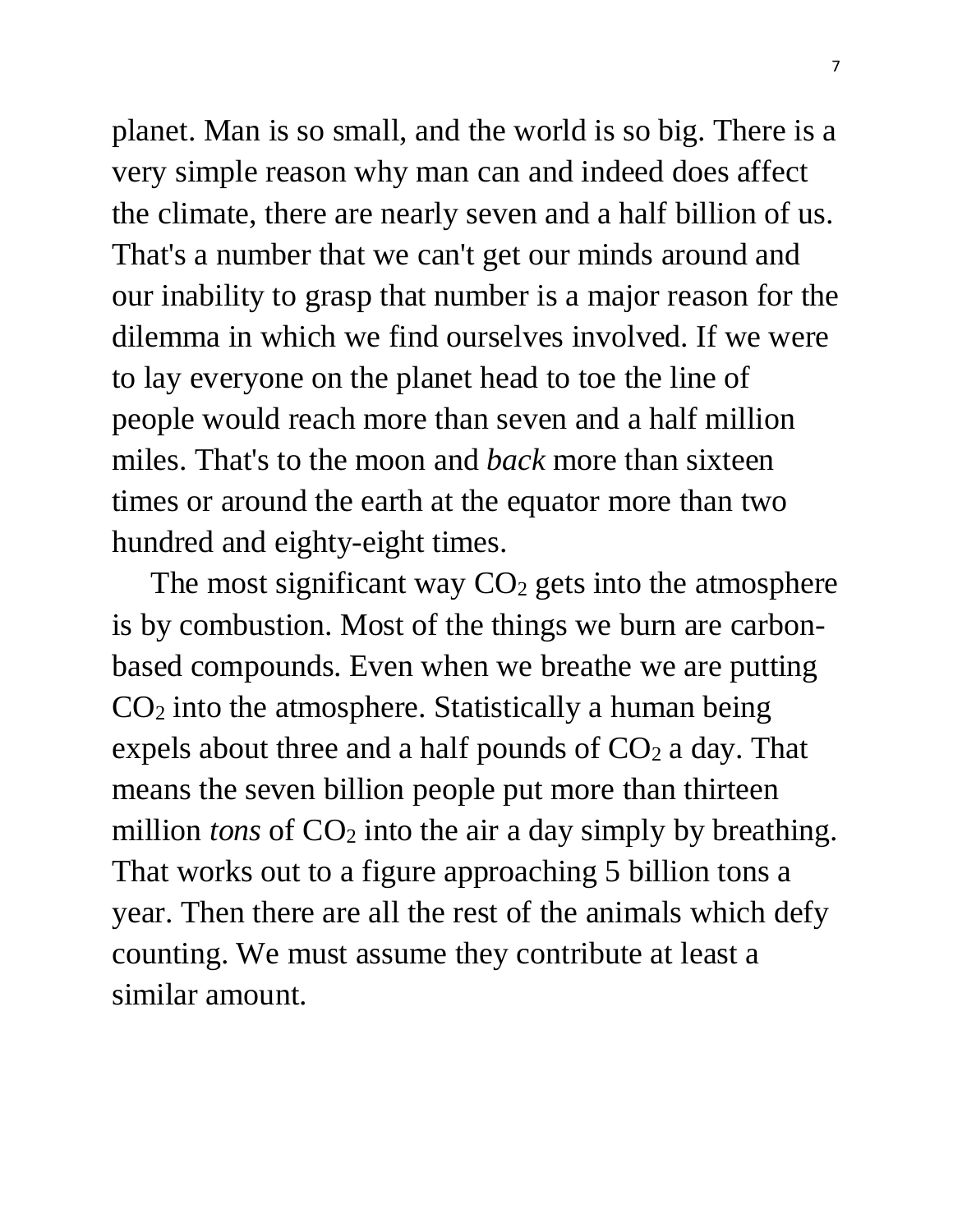#### **TRANSPORTATION AND WORK VEHICLES**

 As of this writing, there are some 1.2 billion cars in the world. If each one of those cars burned one gallon of gasoline they would produce some twelve and a half million tons of  $CO<sub>2</sub>$  and of course cars use much more fuel than that.

 Cars have an interesting feature in that they spend the biggest part of their lives parked. We drive to work, and the car is parked while we work. We drive to dinner and the car is parked while we eat. We drive to visit someone, and the car is parked while we visit and so on. Cars are for the most part parked all night. The same is true for privately owned small trucks. Commercial vehicles are something else. A large semi is very expensive to buy and to operate and so it must be kept on the road as much as possible. Many such trucks have sleeping arrangements and multiple drivers so that the truck is on the road continuously.

 Cars have a big swing in the number of miles they get from a gallon of fuel. They get anywhere from about fifteen miles to the gallon to perhaps thirty-five miles to the gallon. A large commercial truck, on the other hand, gets about five to eight miles a gallon. There is a movement afoot to get all such trucks producing eight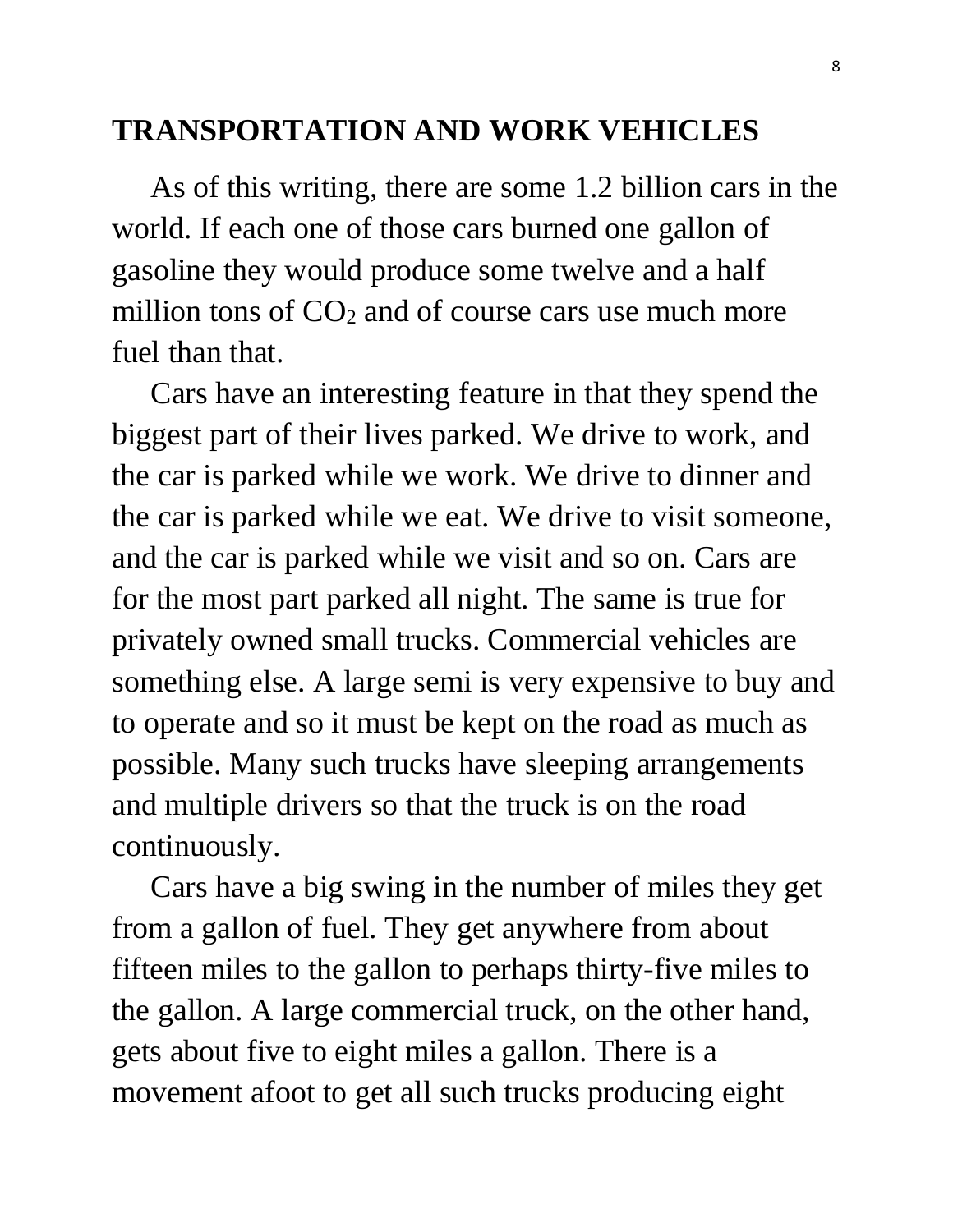miles a gallon.

 A world figure for the number of trucks is hard to come by but as of around 2008 there were some fifteen and a half million trucks in the US and they were using about 53.6 billion gallons of fuel a year. That puts about six hundred million tons of  $CO<sub>2</sub>$  in the atmosphere.

 Diesel electric locomotives are complex, and mileage can be hard to determine. On average such a locomotive will burn 4 to 6 gallons an hour idling and from 165 to 249 gallons when pulling a load. When compared to other forms of freight hauling the locomotive is quite efficient, but the  $CO<sub>2</sub>$  ingested is still immense. The number of busses is equally difficult to find but its number is in the millions as well as do heavy equipment such as bulldozers, tractors and large earth moving machines. Transportation accounts for about  $27\%$  of  $CO<sub>2</sub>$  production in the US.

# **AIRPLANES**

 Not long ago the number of commercial flights passed one hundred thousand a day. That's another number that is hard to wrap our brains around. Airliners on average consume between about 3500 and 4000 gallons an hour. An automobile that gets 25 miles per gallon could drive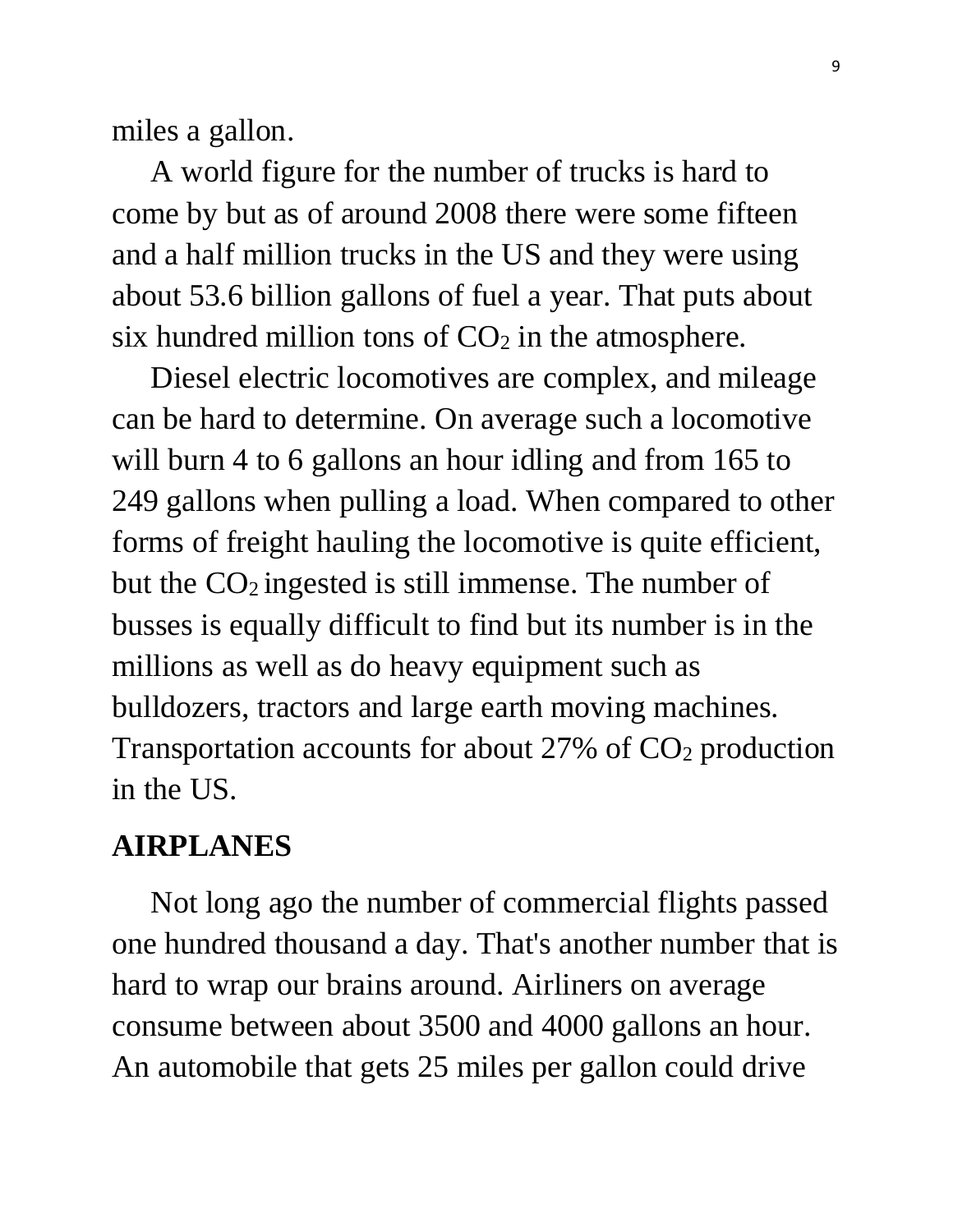for 100,000 miles on 4000 gallons of gasoline. Between October 2013 and September 2014, the airlines burned 16.2 billion gallons of aviation fuel. That would fill 25 Olympic swimming pools and would produce 154 million tons of CO2, equal to the weight of 422 Empire State buildings. This would allow a car that gets 20 miles to the gallon to drive virtually all the way to Jupiter and back.

 The same car with this much fuel could drive around the world at the equator 3,240 times. There are of course cargo planes and private aircraft, but that just makes a relatively incomprehensible number even larger.

 The exhaust from airplanes does dreadful things to clouds and the upper atmosphere. There are some fine documentaries showing this. Statistically, there are more than eleven thousand passenger airplanes in flight at any given time. If we use the lower number for airliner fuel consumption we see that airliners are burning more than thirty-eight million gallons of fuel an hour – every hour.

 Construction of new airliners will continue for some time. In 2013 Airbus delivered 648. However, Airbus had orders for 5,559 new planes and Boeing had orders for 5.080. New designs are coming online for these companies and there are more companies building new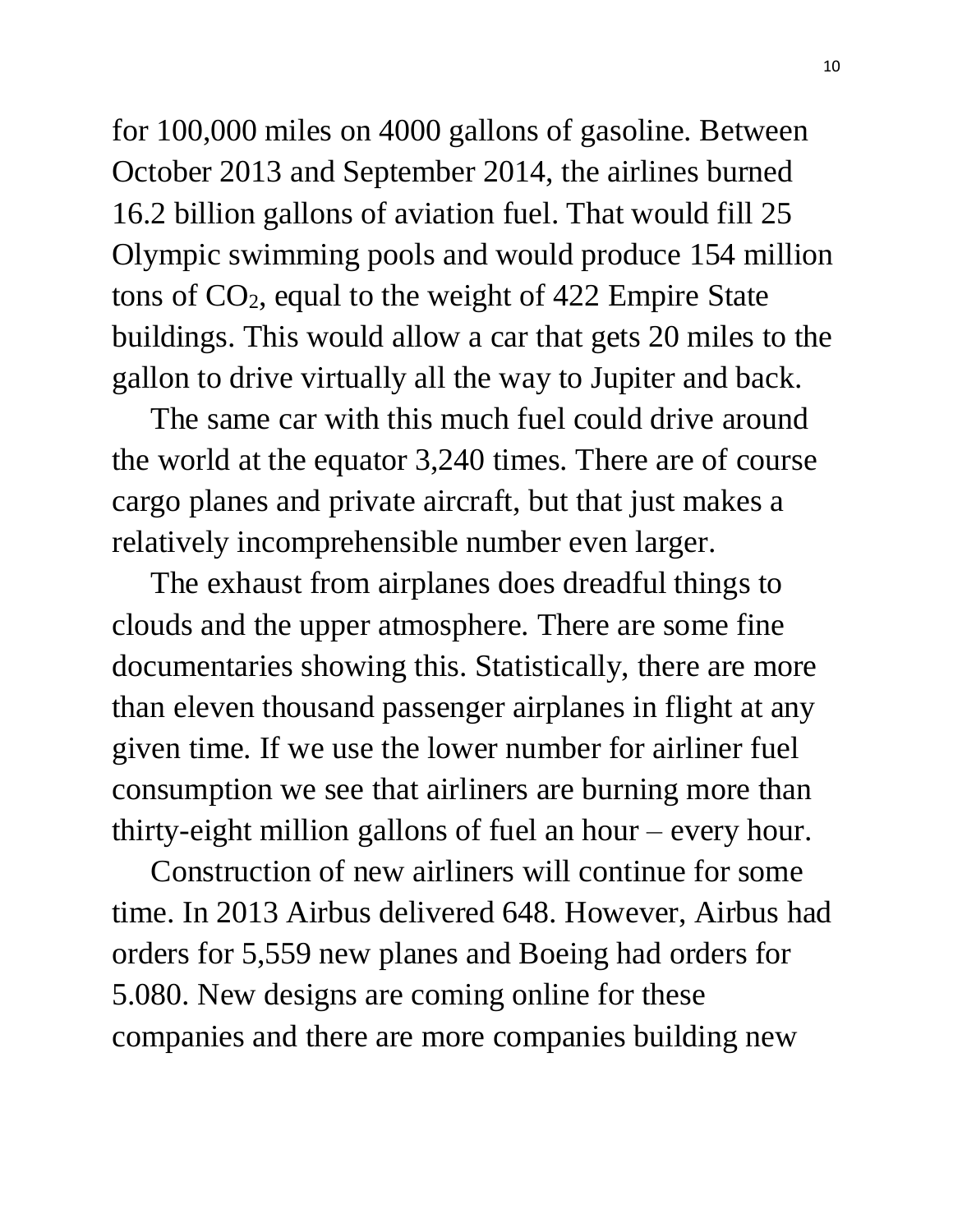airliners. Like everything else air travel is growing and growing fast.

## **SHIPS**

 Now we will move to boats and ships. It takes considerable force to move an object in the water as anyone who rowed a small boat knows. It took the Titanic one and a half tons of coal to travel one mile. As to small boats there are in the US a bit over eight million outboard motor boats and a bit over one and a half million inboard motor boats. While these contribute a sizeable amount of  $CO<sub>2</sub>$  the amount is small in comparison to the larger boats. The Queen Mary 1 got thirteen feet on a gallon of fuel. The more efficient Queen Mary 2 got forty-one feet on a gallon of fuel. Both ships were slightly over a thousand feet in length, about the same as a Nimitz Class aircraft carrier.

 As of January 1, 2015, there were some 50,420 Merchant ships involved in international trade. The breakdown is most interesting: 16, 916 Bulk Carriers. These are the ships that carry unpackaged goods such as grains, coal, ore and cement etc. There are 10, 696 General Cargo ships: these carry things like heavy equipment. Next there are the Crude Oil Tankers. There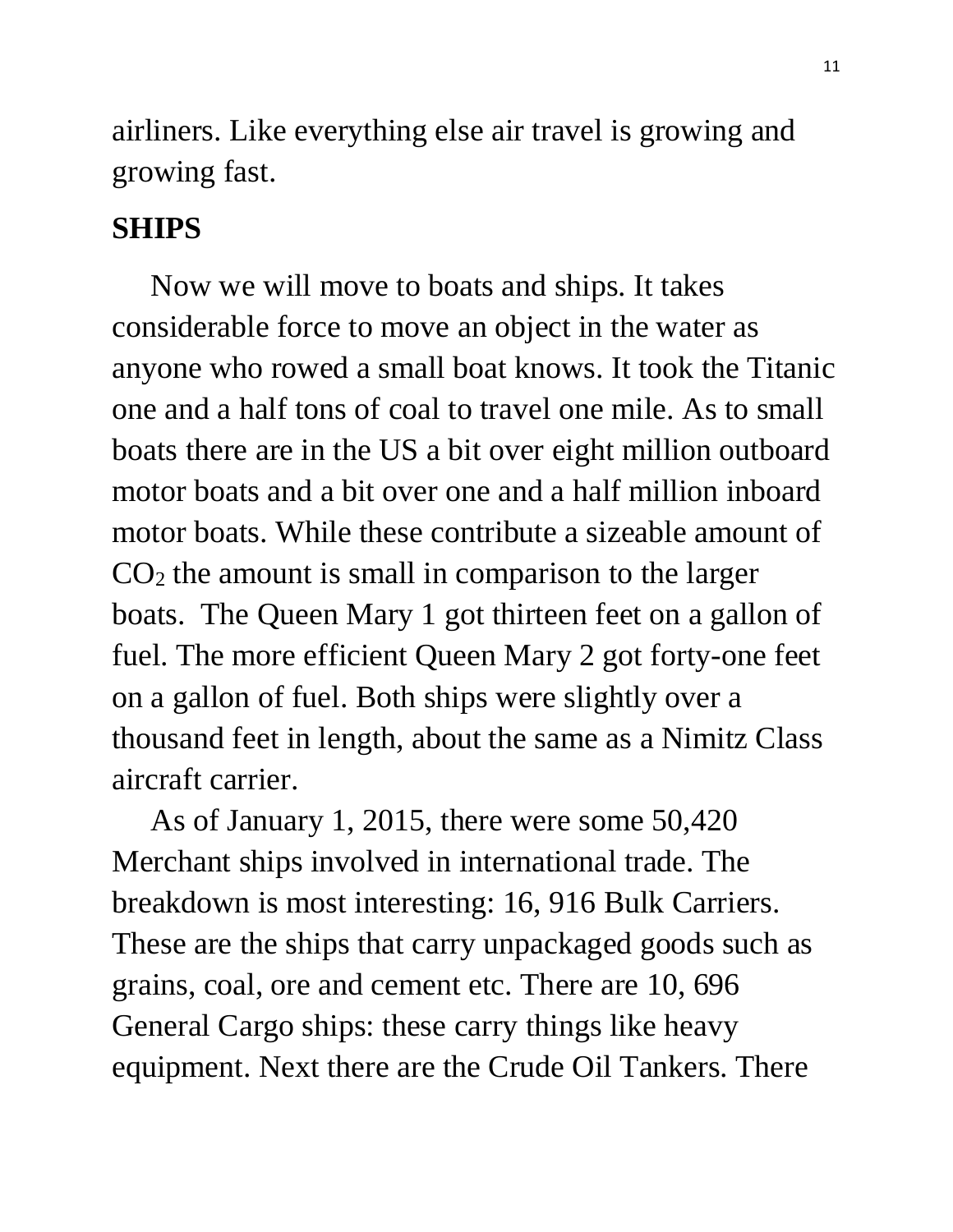are 6971 of these. There are 5,097 Container ships, 4,999 Chemical Tankers and 1,677 Liquefied Natural Gas Tankers.

 These are all large vessels. They will use 30 to 60 gallons of fuel to travel their own length, which means 106 to 176 gallons of fuel to travel one mile. The fuel they burn is so called Bunker Fuel. This is the waste product of the oil refineries, the stuff they would normally discard. It is truly dreadful. This oil spews out about 269 times the sulfur as the fuel used in cars and trucks. Bunker Fuel is basically the same as asphalt. When it hardens you can walk on it.

 There are some five thousand large cargo ships operating. One such ship burns as much fuel as fifty million cars. About 20 of larger container ships put out as much pollution as do all the automobiles in the world. Again, numbers such as these are hard to grasp.

 South Korea has designed a container ship that carries some 22,000 containers and is nearly 1500 feet long. The fleet of these ships is constantly growing.

 Statistically a large ship sinks on average every four days. Such ships, like large trucks, are designed to make money so they are kept sailing as much of the time as is possible. When theses ships approach a country with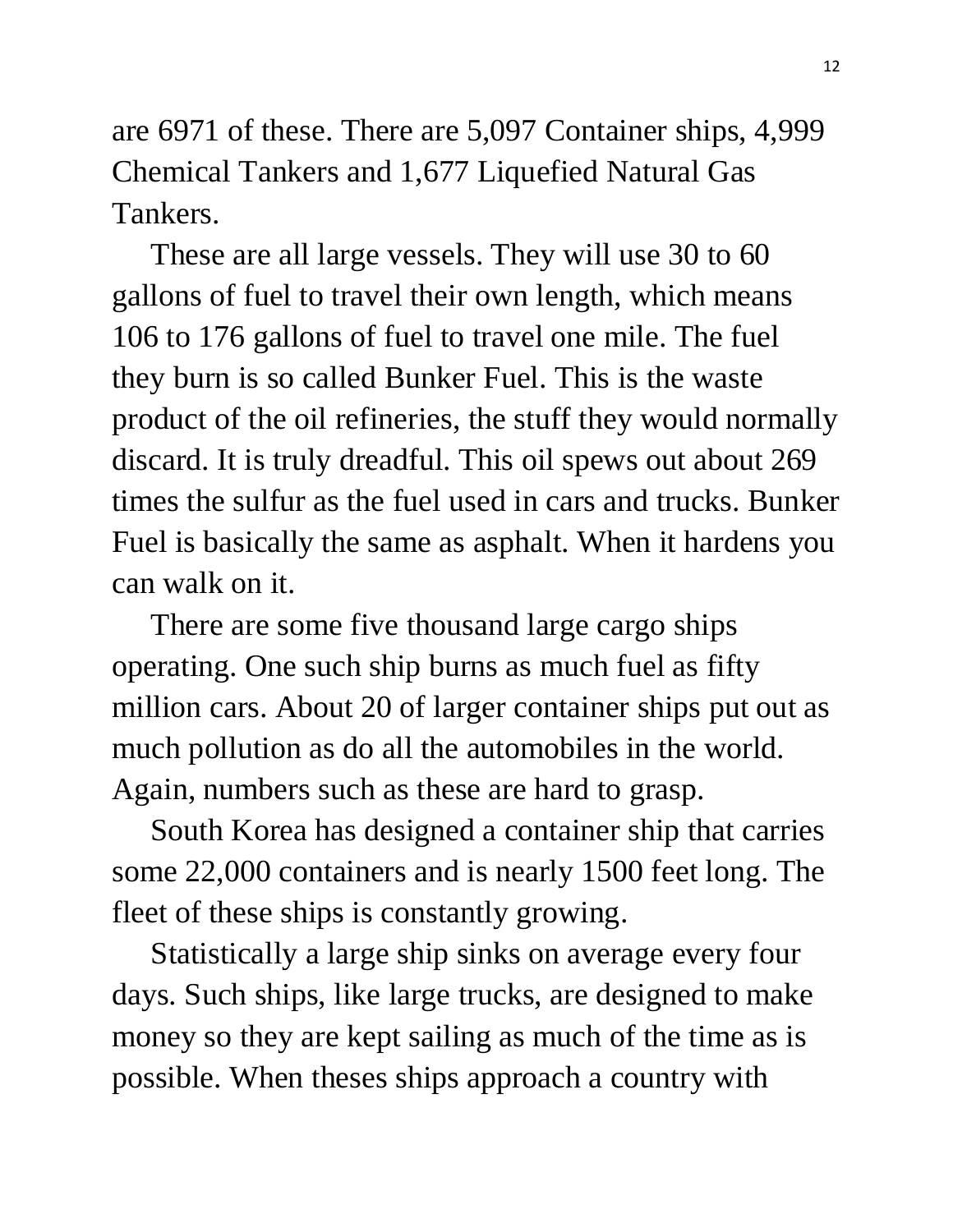environmental laws prohibiting Bunker Fuel they switch to regular diesel fuel when they are within the twelvemile limit. They can usually resupply the ship and reload the containers and put to sea again in usually two days. Then, once they leave the twelve-mile limit they switch back to Bunker Fuel. No country has any jurisdiction over the open ocean so once it is out there a ship can do just about anything it pleases. It is estimated that the exhaust from Bunker Fuel kills as many as a million people a year.

 Tankers burn about three thousand to ten thousand gallons an hour. NSA states that there are 4295 tankers in the world. They burn the same fuel as cargo ships. Both Container ships and Tankers travel about 30 mph. This, especially for a large ship, is fast. These ships could use much less fuel by reducing their speed. They will only do this if the savings in the cost of the fuel they use is equal to or greater than the fees they will lose by making fewer deliveries and that is highly unlikely.

 There are some 230 cruise ships in service and another 44 scheduled to come on line. Cruise ship companies pride themselves on a quick turnaround. A cruise ship can get cleaned and resupplied in one day, so the ship is virtually always in operation. As with other large ships,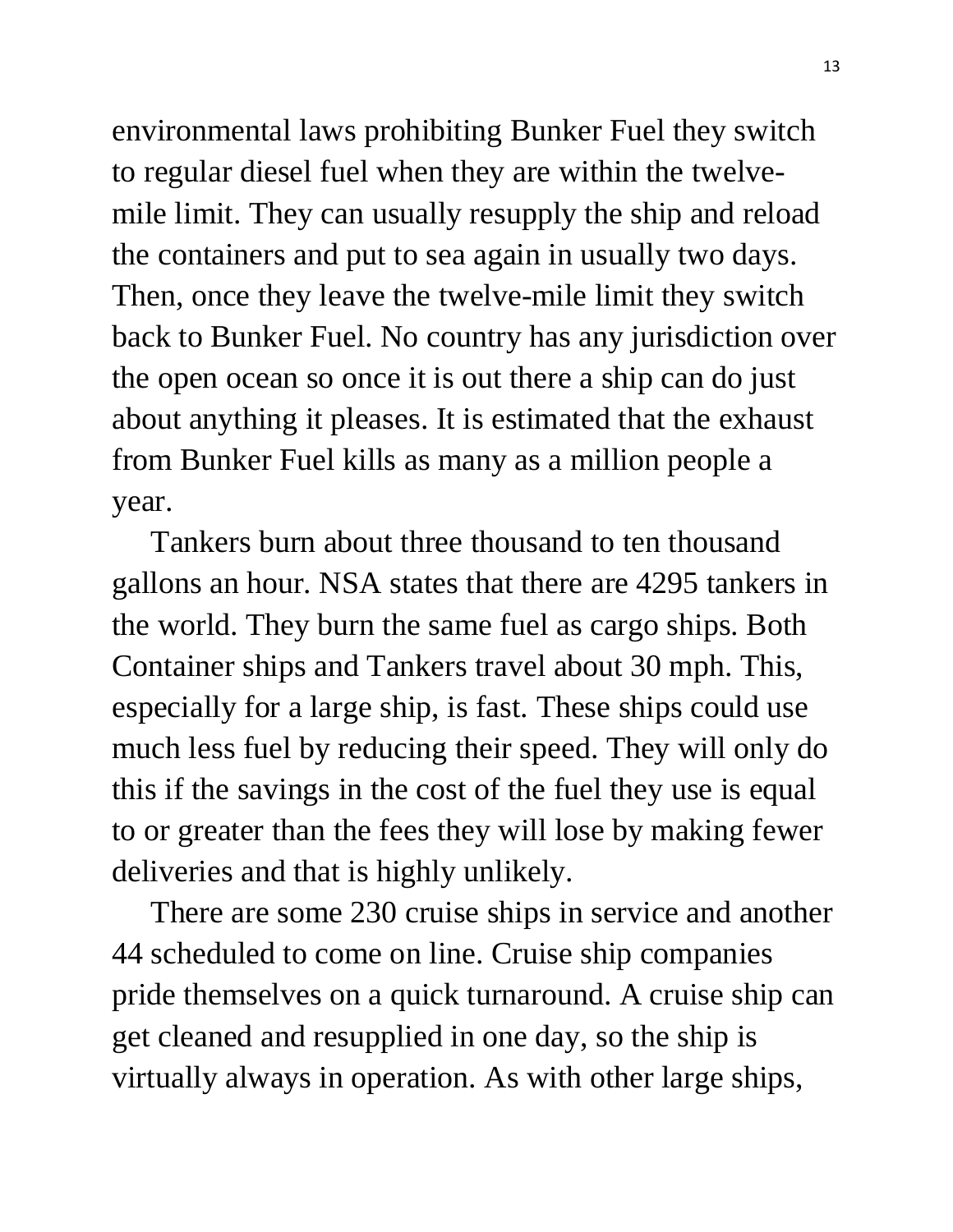cruise ships get about forty or fifty feet on a gallon of oil.

 Recently a cruise ship came on line named the 'Harmony of the Seas'. This ship is a true monster. Cruise ships seem to be the big thing today in vacationing, so it is worth taking a brief look at what this ship contains. It is 200 feet longer than a Nimitz Class aircraft carrier. It has 16 decks, 20 restaurants and 23 swimming pools. It has the Casino Royal, and this is a casino with everything you would expect in a casino. It has a full-size basketball court, a miniature golf course, a Studio B Ice Rink, the Aqua Theater, which has an open-air stage for diving, aerial and acrobatic shows and a 1400 seat theater. It has a Boardwalk area with a carousel and snacks and entertainment. It has a Central Park area with 10,000 plants and fifty trees. It can house 6,360 passengers and 2,100 members of the crew. That is just about the size of the town in which I was born, and that town housed the Allegheny Ludlum Steel plant.

 There is quite a bit more, but the things we are concerned with are the three four stories high, sixteencylinder Diesel engines. These engines develop 18, 860 kW. There are also three twelve-cylinder diesels that develop 13, 860kW This allows the ship to travel about 34 miles an hour.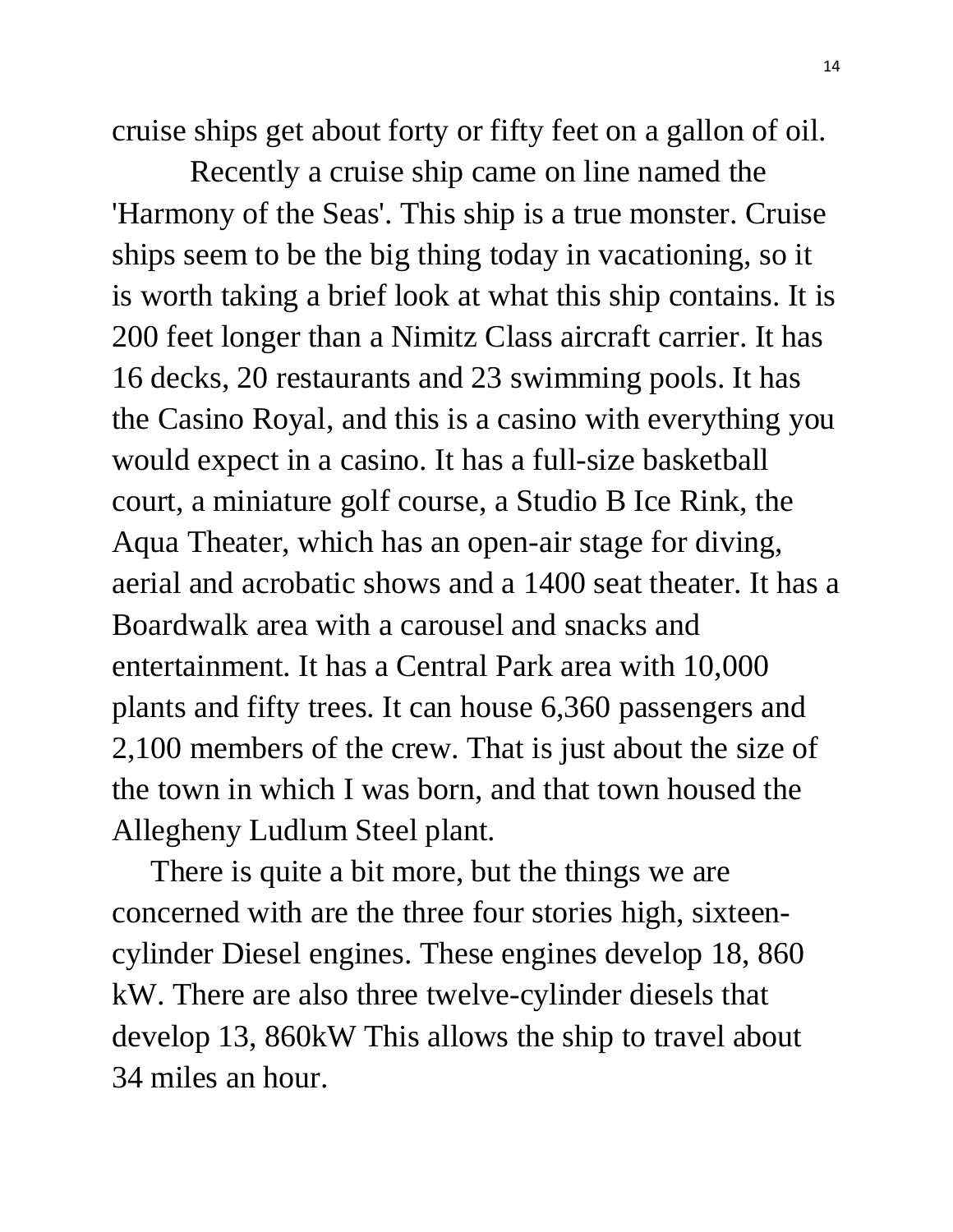These engines burn about 66,000 gallons of fuel a day. A car that gets 15 miles to a gallon could drive a million miles on this much fuel. The fuel they burn is among the most polluting fuels in the world. To add to this the land traffic created when the ship is in port is huge. At the time of this writing this ship is making seven-day excursions. One of these excursions burns about half a million gallons of Bunker Fuel.

 Since this was written two Cruise Ships have appeared which are even bigger that the Harmony of the Seas.

### **THE MILITARY**

 The American military is the largest institutional user of petroleum and energy in the world. It burns more fuel than many countries and yet, if you have looked at the things that are putting  $CO<sub>2</sub>$  into the atmosphere, you may have noticed that there are never any mentions of the military. It is as if the military does not exist. This is by design. The Pentagon has been exempted from all international climate agreements and discussions This was a condition demanded by Bush the Second. He would not agree to join the Kyoto Convention unless this was observed. It was agreed to but then he decided not to go along with the Kyoto Conversion as he thought it would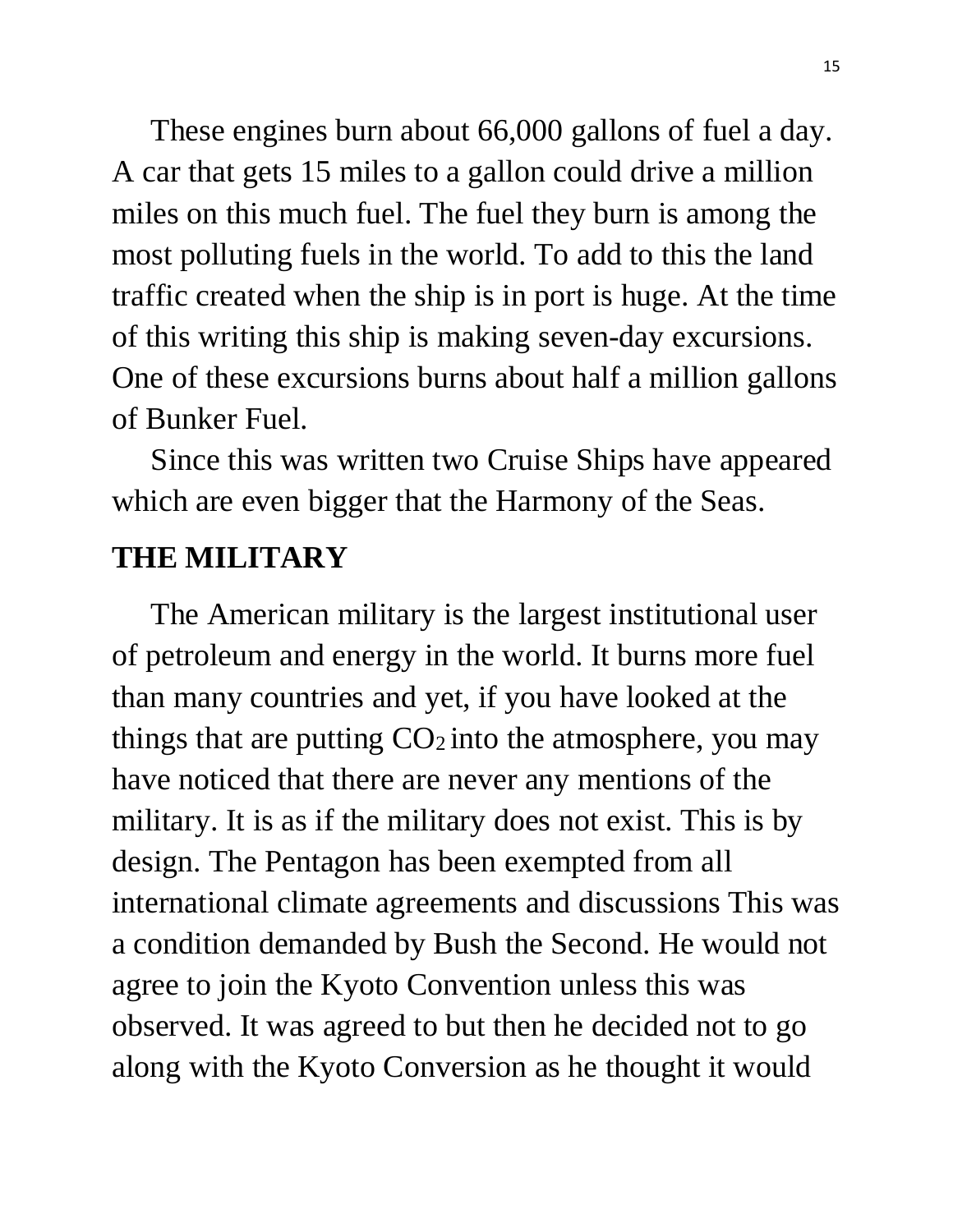harm our economy. It must be mentioned that Bunker Fuel is part of this exclusion. The military has ever since been excluded from anything having to do with climate. Harming the economy is the climate change deniers' most significant argument.

 There was recently a meeting of many countries in Paris to create plans to check the burning of fossil fuels. It was a first of sorts and while it is still a long way from a solution it was at least a step. There was absolutely no mention of any military in these talks. When it comes to climate discussion, it is as if the military does not exist. It is hard to imagine an effective plan to curb Global Climate Change if the world's largest polluter is completely ignored. As of this writing the military is about to lose this exemption.

 The military has something like a thousand bases around the world. Since military vehicles are usually armored they are heavy and that means they use a huge amount of fuel. The military burns about 100 million *barrels* of oil a year. This powers vehicles, ships, aircraft and ground operations. A car getting 25mpg could circle the earth 4 million times with this much fuel.

 Military aircraft is another huge user of aircraft fuel. A jet fighter can easily use as much fuel as a passenger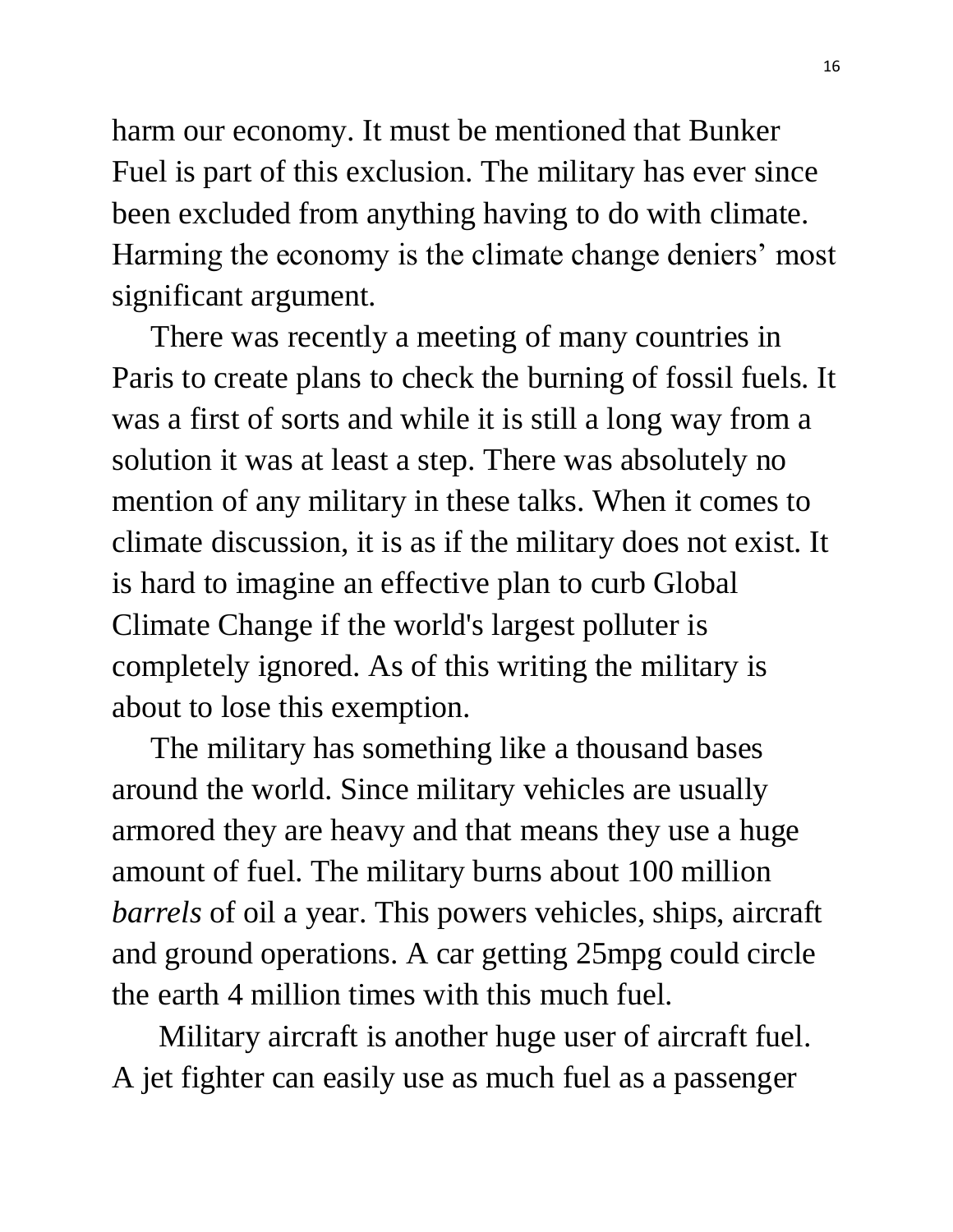airliner. A fighter could easily use forty thousand gallon an hour when using afterburners. The B-52 apparently burned about eight thousand gallon an hour. In the Iraq war it took as much fuel to transport the fuel as the fuel that was being transported.

## **STEAM ENGINES**

 Thus far all the fuels mentioned are hydrocarbons. Hydrocarbons are rather recent in the panoply of fossil fuels. Most of the technology was developed in the nineteenth century, but they really did not come into their own until the twentieth. Cars, trucks and airplanes could not exist to any significant degree until the development of both the internal combustion engine and the jet, both of which burn hydrocarbons. I suppose if we wanted to say who started the dilemma we find ourselves in we could name James Watt. Watt did not actually invent the steam engine as there were many engines that went back well into the eighteenth century. What Watt did was to sophisticate the design enough to make the steam engine practical. The Watt engine replaced water wheels and windmills and gave rise to the modern factory. The steam engine was later refined and became small enough to be used in conveyances such as trains and steamboats.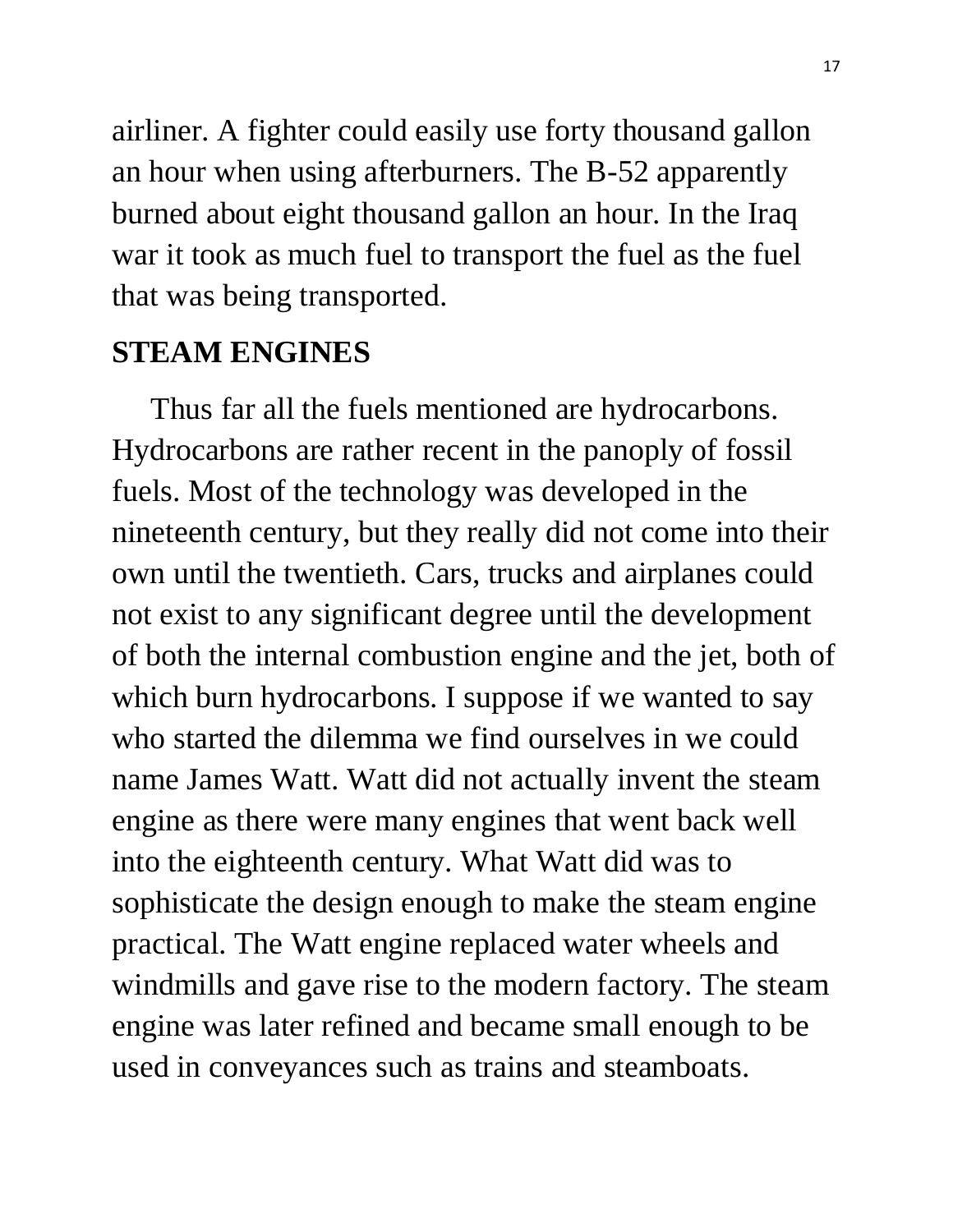Here is a short bit about the physics of water and heat. We will use for our discussion the calorie. While the calorie is little used in science these days it works for what we need. A calorie is the amount of heat needed to raise the temperature of one cubic centimeter of water one degree centigrade. We will allow our initial temperature to be twenty degrees centigrade. This can be described as room temperature, sixty-eight degrees Fahrenheit. To raise this CC of water to the boiling point would of course require thirty-two calories. This would not produce steam, but merely water at one hundred degrees. To change the water at one hundred degrees into steam at a hundred degrees requires another eighty calories. Therefore, you can get a rather nasty burn from your tea kettle and why you feel cold on a very hot day when you come out of a swimming pool. Simply by evaporation the water draws considerable heat from the body.

 To be used to power a steam engine the steam must be enclosed and made considerably hotter. Steam engines require a great deal of heat to operate. The British Isles had a great deal of coal and coal was used to produce heat for many, many years. Coal indeed produces a lot of heat, but it also produces the soot and grime that gave us the London of Charles Dickens.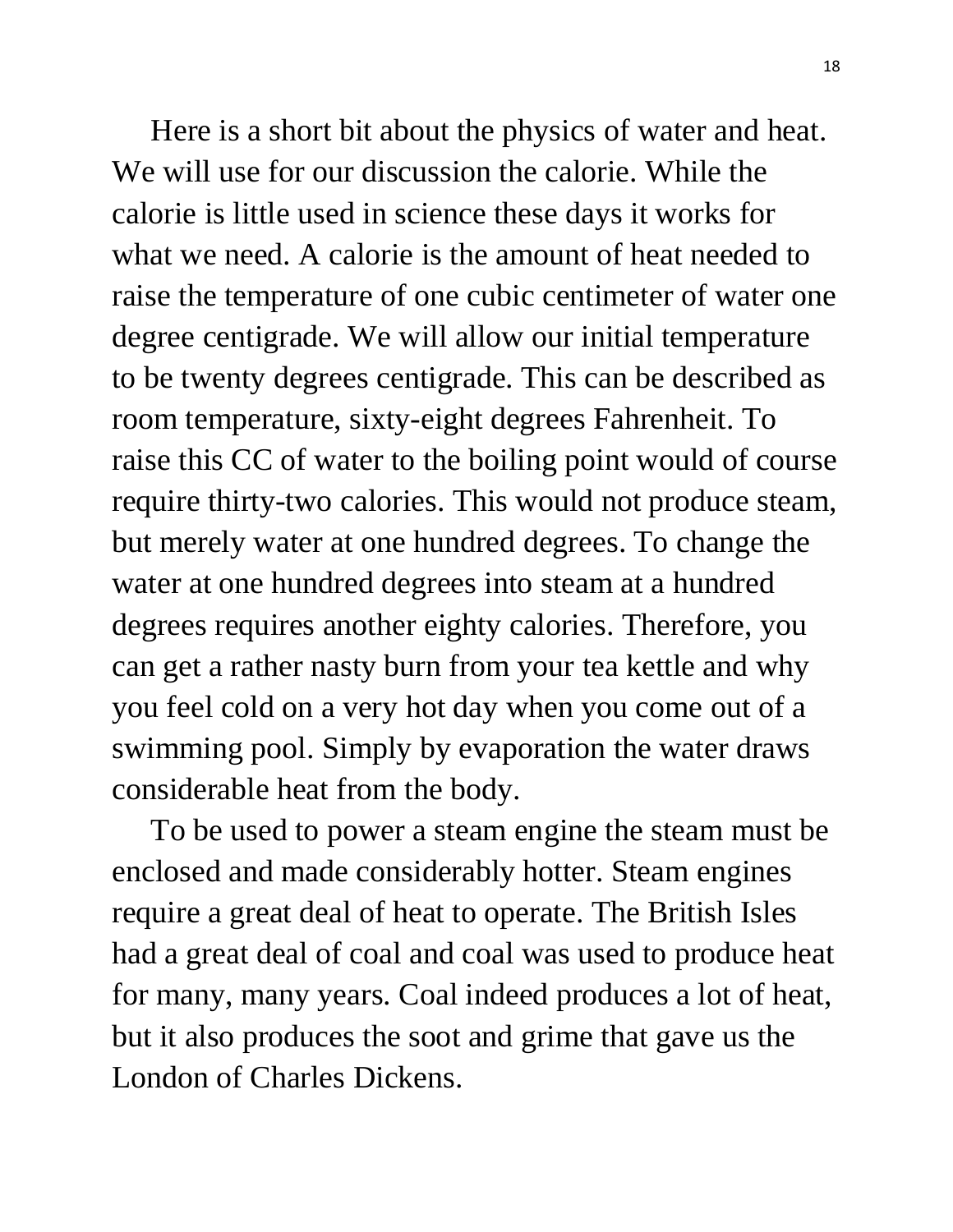Wood was often burned for fuel, especially in the American West but that proved impractical and coal became the fuel of choice. As factories increased in size along with steamships and trains, coal usage grew significantly.

 Toward the end of the nineteenth century Edison perfected the electric light and Tesla developed AC and invented the polyphase motor. The electrification of the world had begun. Something had to produce the electricity and we experienced the growth of the power plant.

## **COAL**

 The use of coal as a fuel goes back many years. It was used initially for such things as heating and smelting. Coal is, perhaps, the worse type of fuel there is. While Bunker fuel may be more polluting coal remains far worse for two reasons. Unlike the hydrocarbons, (gasoline, diesel fuel, methane and the rest) coal, once the nasty stuff burns away, is relatively pure carbon and as such it puts out twice as much  $CO<sub>2</sub>$  as the other fossil fuels. There are of course more sources of  $CO<sub>2</sub>$  than those shown, such as brush fires, forest fires, smelters, cement plants etc. but these give a reasonably good idea of the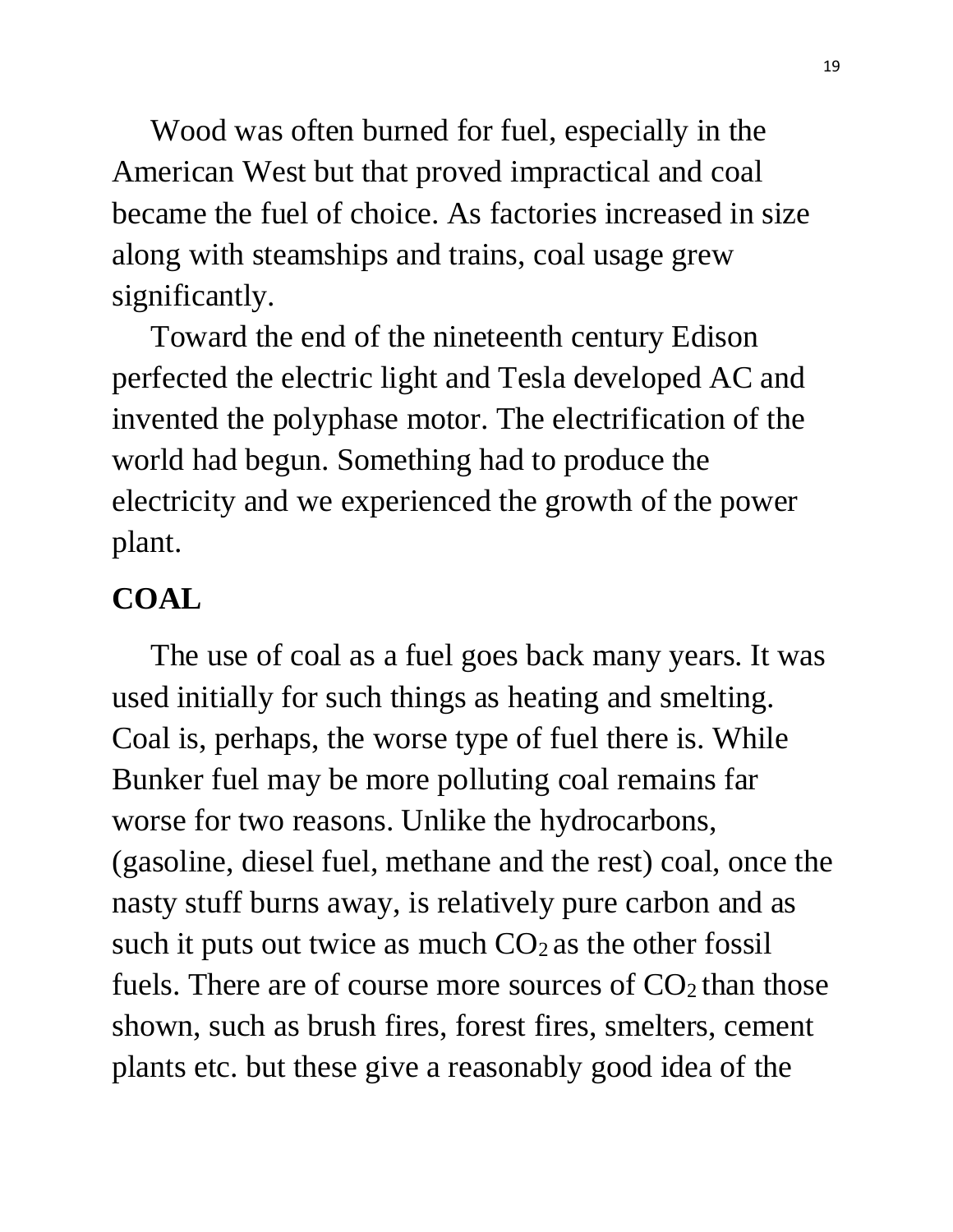magnitude of what we are dealing with.

 For a long time homes were heated with coal. Through most of my youth our house was heated with coal. Most people today have little idea of how tied to the furnace we were when we heated or homes with coal. You had to go to the cellar several times a day and shovel coal into the furnace.

 The fire was on a grill a couple of feet above the floor, so you could shake the ash down into the area below the fire. Bituminous coal produces prodigious amounts of a very nasty ash. This you shoveled into large buckets and the buckets were collected by the township several times a week. That ash is also mildly radioactive.

 At night you banked the fire wherein you reduced the amount of air reaching the coal. While this kept the fire burning all night it also reduced the heat output and the house was quite cold in the morning. It took a while for the fire to rejuvenate. I remember most of my school days beginning with getting dressed on the grill in the floor that let the heat into the house.

 The worst part was when you went away, even for a few days. You had to shut off the water outside and drain all the interior pipes. When you returned the house was very cold. Anyone who has started a coal fire knows how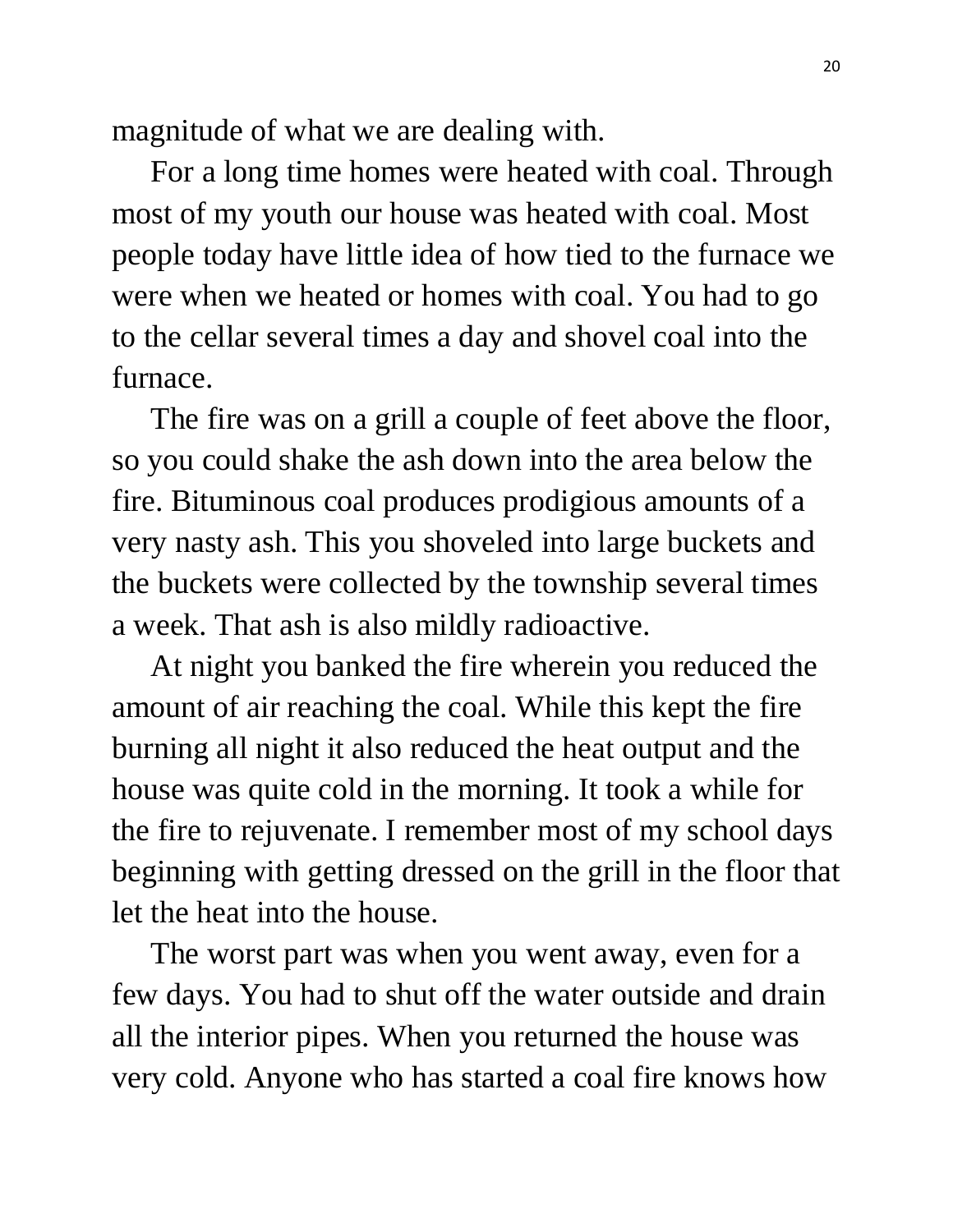difficult that can be. Once the fire was started it seemingly took forever to reheat the house. When we switched to gas it was a touch of paradise.

 The amount of coal burned by a train varies greatly with the load and the topography of the land. They averaged about nine tons an hour. This required a separate man in the engine whose job was just to shelve coal into the burner.

 From the time of Fulton's Claremont to about the time of the Titanic, steamships burned coal. These were all types; River Boats, Ferries, Cargo ships et al. The amount of coal burned varied of course with the size of the ship. The Titanic burned 825 tons of coal a day. Other smaller ship of the Canard Line burned 1050 tons, but they were less efficient than the newer Titanic. That ship could hold 6,611 tons of coal and produced 100 tons of ash a day. Once these ships converted to oil the number of men needed dropped considerably and the amount of  $CO<sub>2</sub>$  was cut in half.

 Toward the end of the nineteenth century the work of men such as Edison and Tesla launched the means of electrifying the world, a process that continues to this day. This gave rise to the power plants. The use of coal in these plants greatly exceeded the coal usage of homes,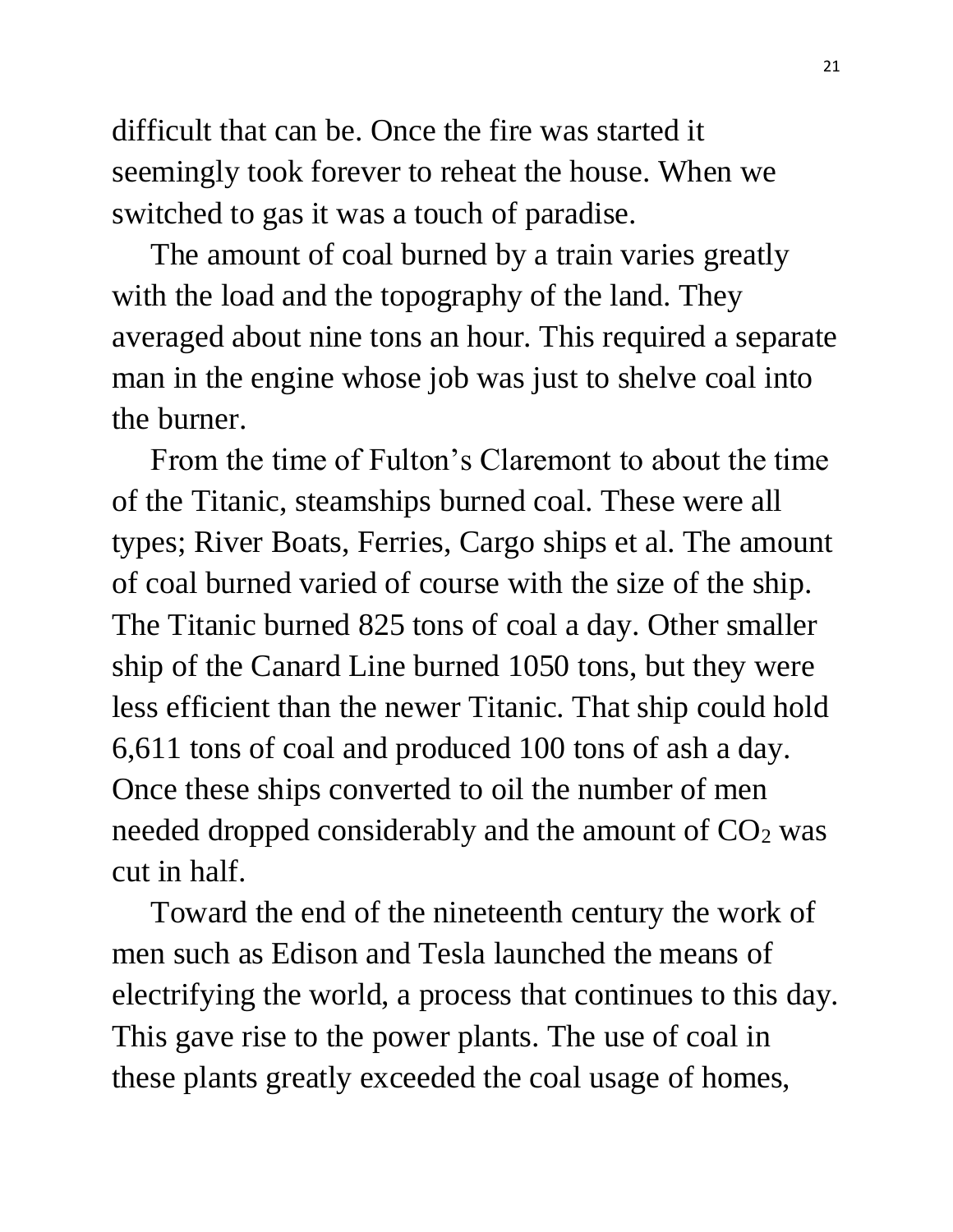trains and steamships.

 A 2000-Megawatt power station burns 1600 tons of coal an *hour.* Such a plant is indeed large, but even small local plants will burn 500 to 600 tons an hour. There are at least seven plants that have a capacity of 5000 Megawatts or more and burn 4000 tons an hour.

 Power plants are usually referred to by the Megawatts they produce. This gives us another inconceivable number. Here is a better look at this. This is a list of the coal fired power plants in the world.

http://globalenergyobservatory.org/list.php?db=PowerPla nts&type=Coal

 Despite all attempts to really curb the construction of coal fired plants, China, which already has considerable over capacity, is undertaking such construction that will mean one new coal fired power plant each week until the end of 2020. If a plant switches to methane it reduces the  $CO<sub>2</sub>$  level by about half, but that is still too high to stop the rise in atmospheric  $CO<sub>2</sub>$ .

 The latest thing to come down the line is 'clean coal'. This must be the most outrageous oxymoron since the one that gave us the calculus –that being 'instantaneous speed'. Coal is and will always be the worst possible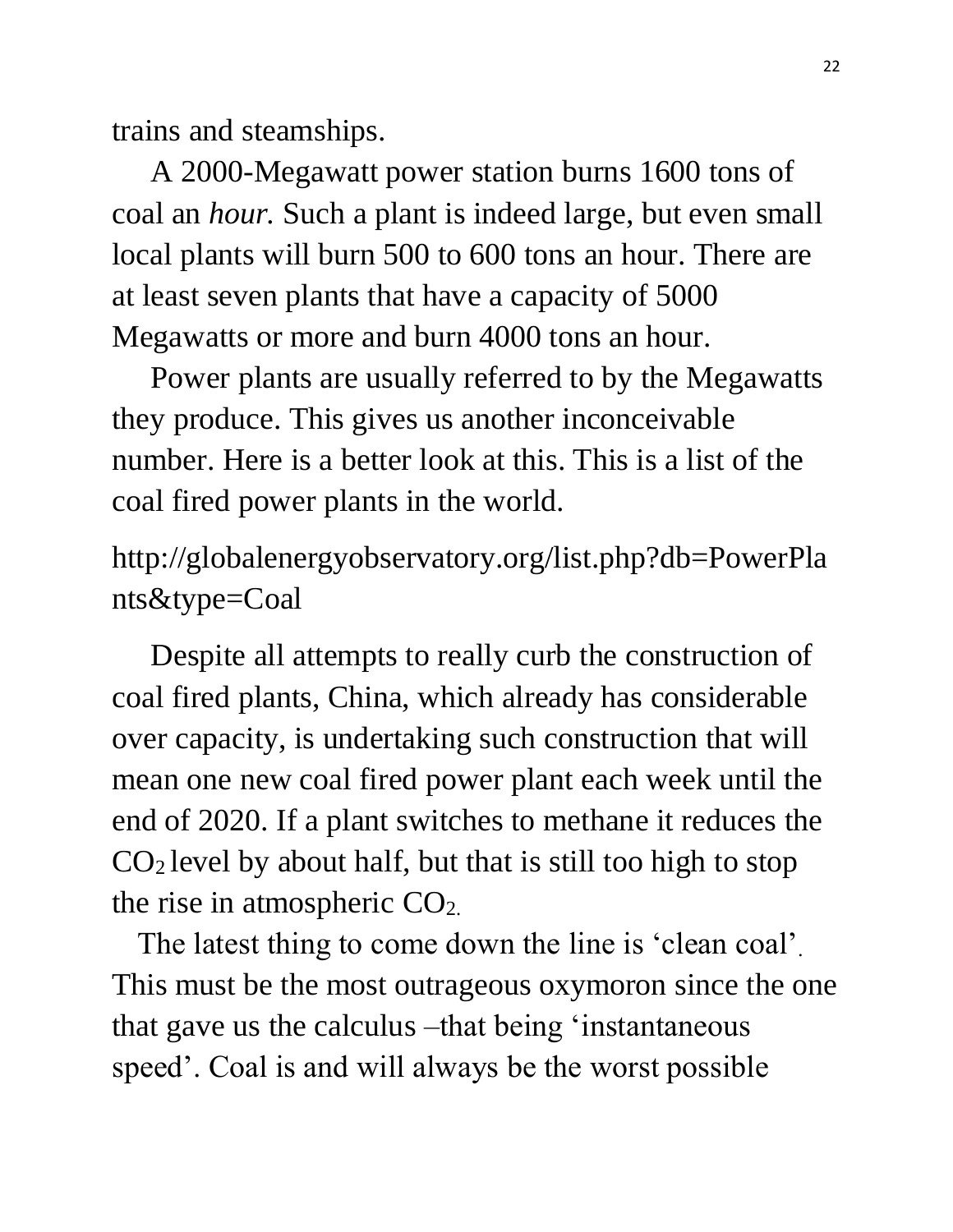fossil fuel available.

 There are other sources of these Greenhouse gasses such as home heating and factories, but they add little to the immense amount of the  $CO<sub>2</sub>$  that we are adding to atmosphere each day.

## **THE REAL ROOT OF THE PROBLEM**

 In 1968 Paul Ehrlich wrote his 'Population Bomb'. It made quite a stir at the time. In it, he predicted the onset of world famine in the 1970s. He foretold the death of millions. Of course, this did not occur. What allowed the world to avoid this horror was the Green Revolution.

 The Green Revolution was hailed as an amazing scientific achievement which indeed it was. It avoided famine in many areas of the globe and staved off Ehrlich's dire predictions.

 On the other hand it could well be that the Green Revolution is driving us to extinction. When Ehrlich wrote that book the world population was three and a half billion. Now the population is approaching seven and a half billion. It will reach ten billion in the 2040s and fifteen billion in the 2080s. The Bible tells us that when the Great Flood receded, God told Noah to 'be fruitful and multiply and replenish the earth'. I don't think he had ten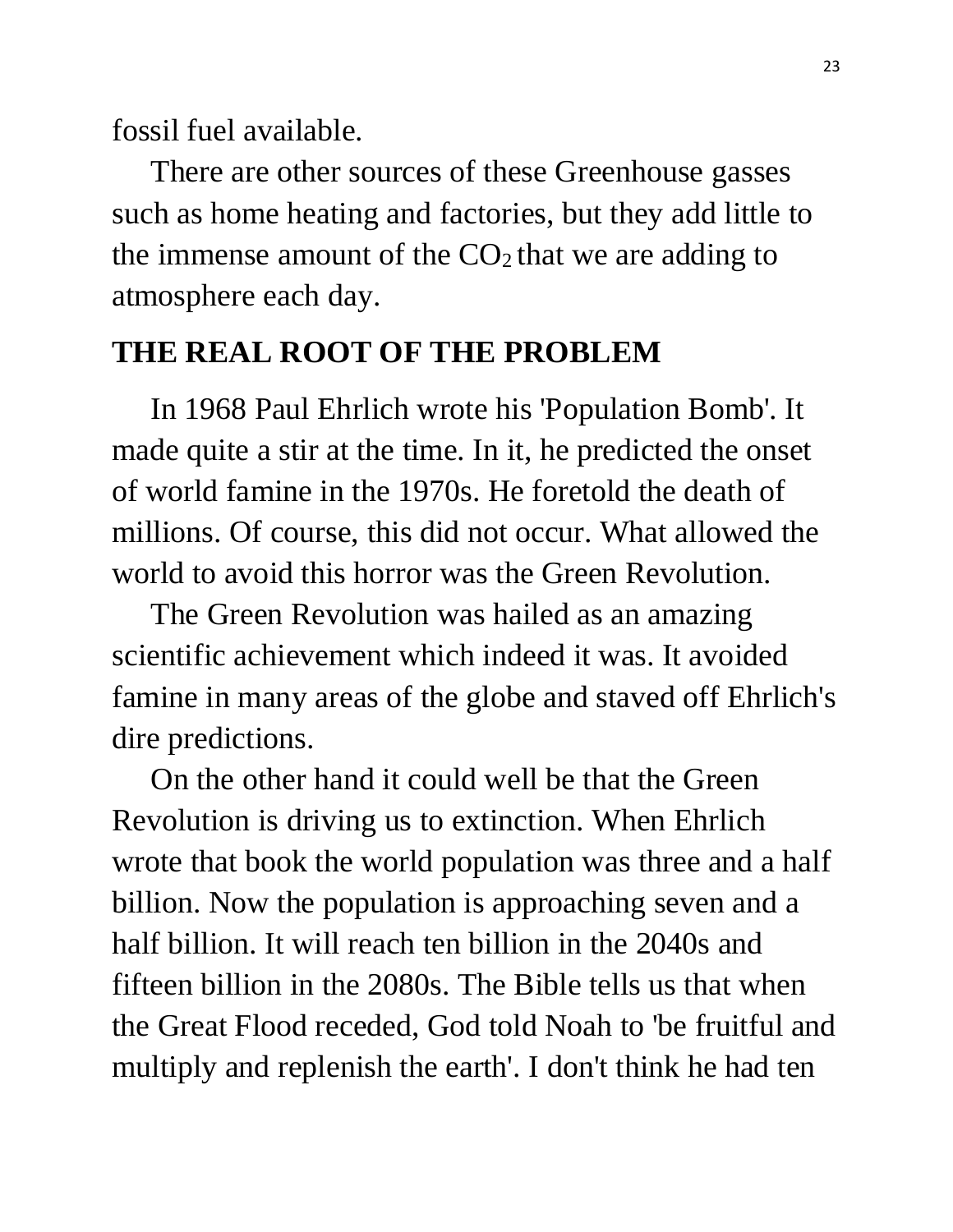billion in mind.

 People seem to be more squeamish about population than just about anything. Even those who believe in climate change have trouble accepting overpopulation. The usual response to any discussion of population growth is met with the statement 'Oh, we can feed ten billion people'.

 Feeding that many people is not the primary issue. As the population grows the need arises for more cars, more trains, more busses, more airliners, more ships, and more power plants. This is coupled with the growing needs of the developing world. This, of course, will cause a huge jump in the production of  $CO<sub>2</sub>$ .

 Often very intelligent persons will state the they have flown over the country many times and there is plenty of room for many more people.

 Currently automobiles are increasing at a rate of sixty million a year. Even without the population rise this will grow. With the rise it will become quite extensive. It will mean many more airline passengers. The only two major airliner manufacturers are Boeing and Airbus and they are committed right now to producing something like five thousand new airliners. This will increase as the population rises. Remember that an average airliner burns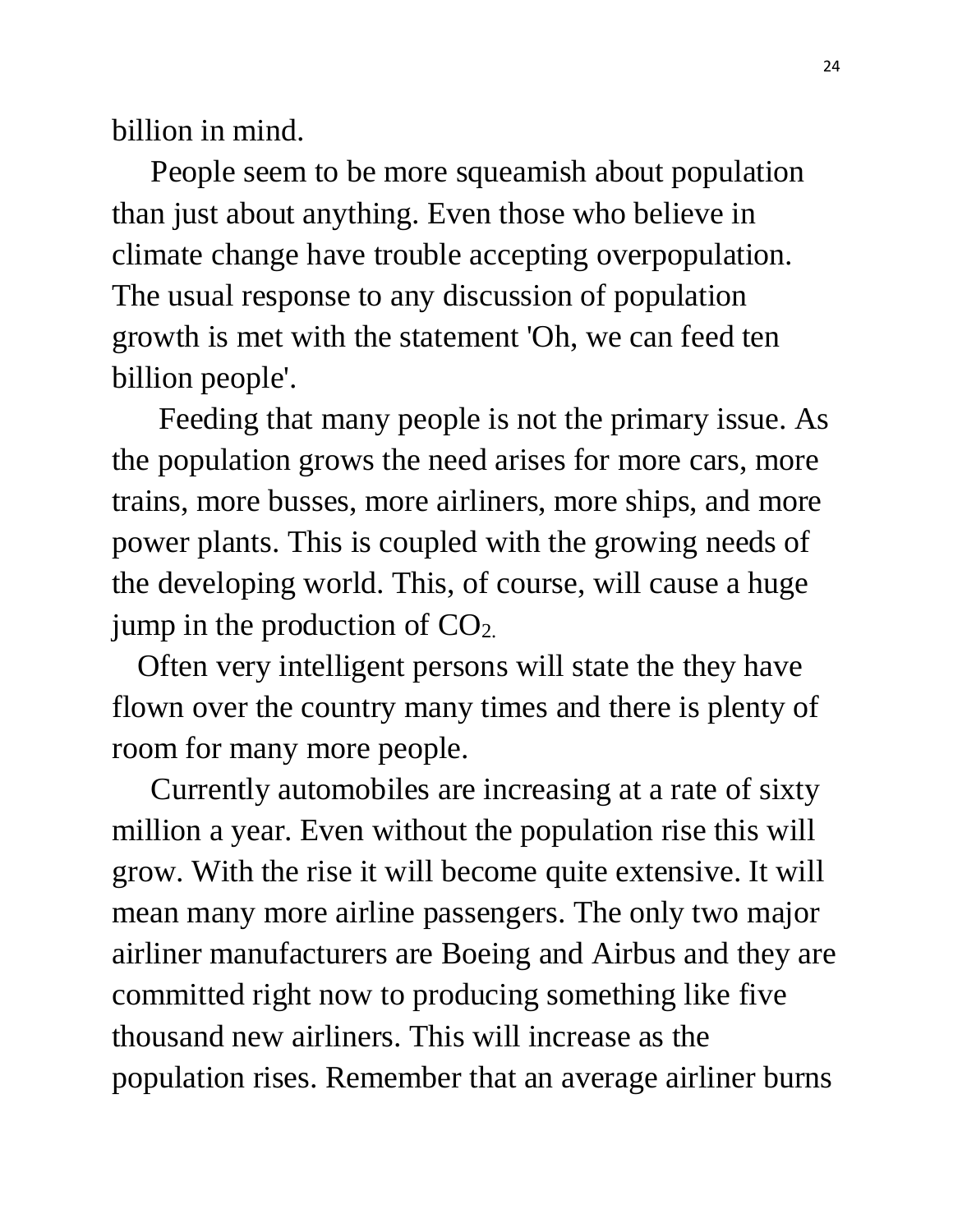between 3000 and 4000 gallons an hour. An airliner can easily burn 800 gallons just to take off.

 One reason for the aversion to confronting population growth is that there actually is very little we can do about it. Any attempt to 'trim the herd' comes up against everything that makes us human. I find it disturbing just to mention it. Unfortunately, one way or another the herd will be trimmed.

 Hitler systematically exterminated perhaps eleven million people and the problems he faced were huge. He was forced to build literally thousands of death camps and the emotional problems suffered by those doing the exterminations were massive. He had to take trains from the military to move the people to the camps. Even were we to thwart our emotional prohibitions the logistics of trying to solve our present dilemma by extermination would be virtually insurmountable.

 A serious population growth occurred in the late Middle Ages. The eleventh. twelfth and thirteenth centuries were exceptionally warm. The term commonly used was 'balmy', At first this was quite beneficial to the populace. An abundance of food allowed a growth of cities and other things. Thomas Malthus stated that as the food supply increases arithmetically the population grows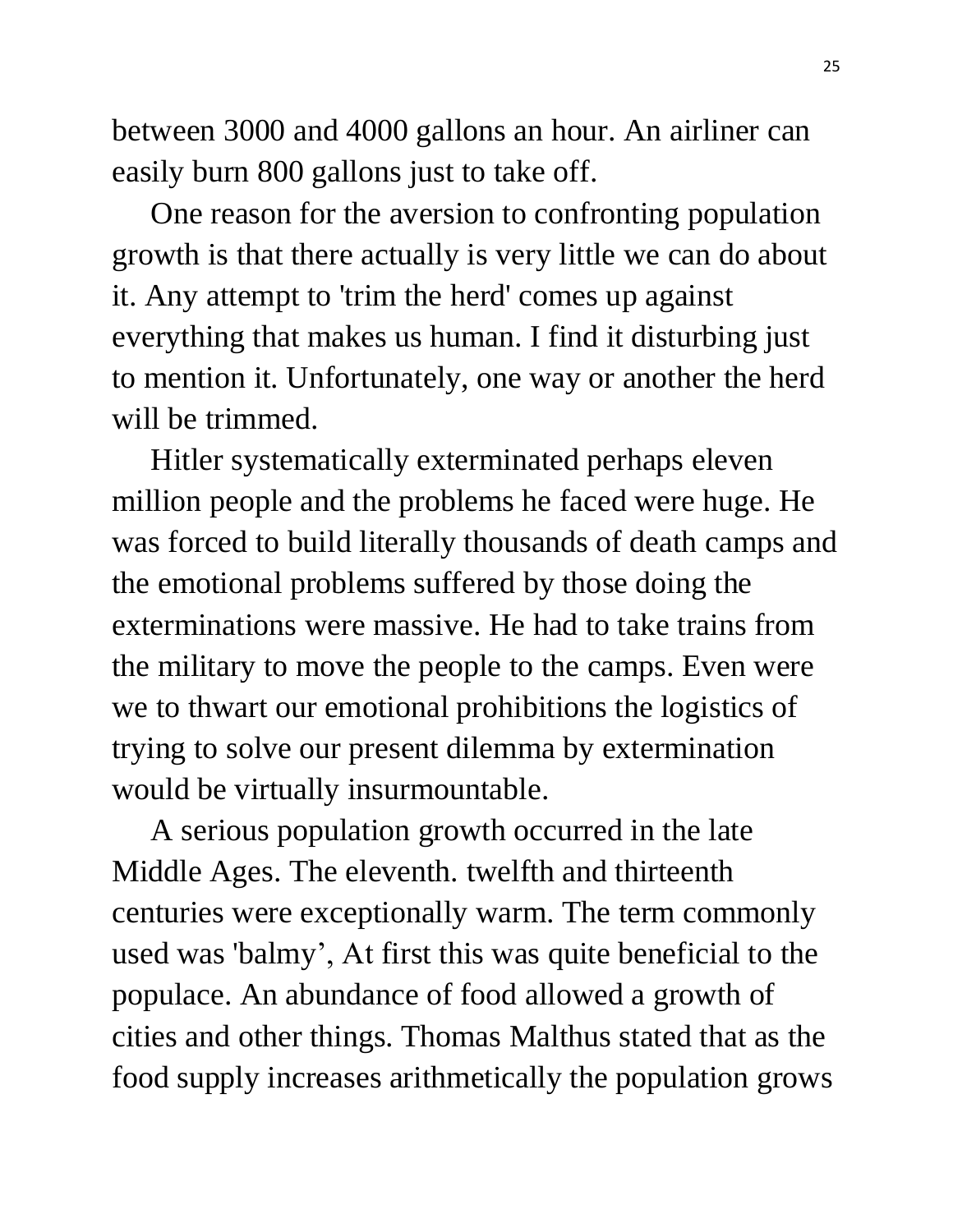geometrically. By the end of the thirteenth century, this became obvious.

 If the warmth of the preceding centuries had continued through the Fourteenth we well might have seen a true Malthusian catastrophe, but this did not happen.

 Soon after the start of the Fourteenth Century came the onset of the Little Ice Age and the warm centuries came to an end. Soon after the start if the Little Ice Age the rains began, and the food rotted in the fields. This caused the Great Famine of 1317. The rains did not last long, but it was not until 1325 that food production returned to normal and the population started to rise again.

 The famine was brutal. The people killed their draft animal and ate most everything else. There were even cases of reported cannibalism. It killed at least ten per cent of the population. Despite this the overpopulation problem was not over.

 In 1348 a ship docked in the harbor at Messina in Sicily. As always, the rats left the ship in droves. These rats carried the Oriental Flea and that flea carried what has been dubbed the deadliest pathogen in human history, the bacterium Yersinia pestis. This was the pathogen that caused the dreadful Black Death.

In the four years 1348 to 1352 the plague ravished all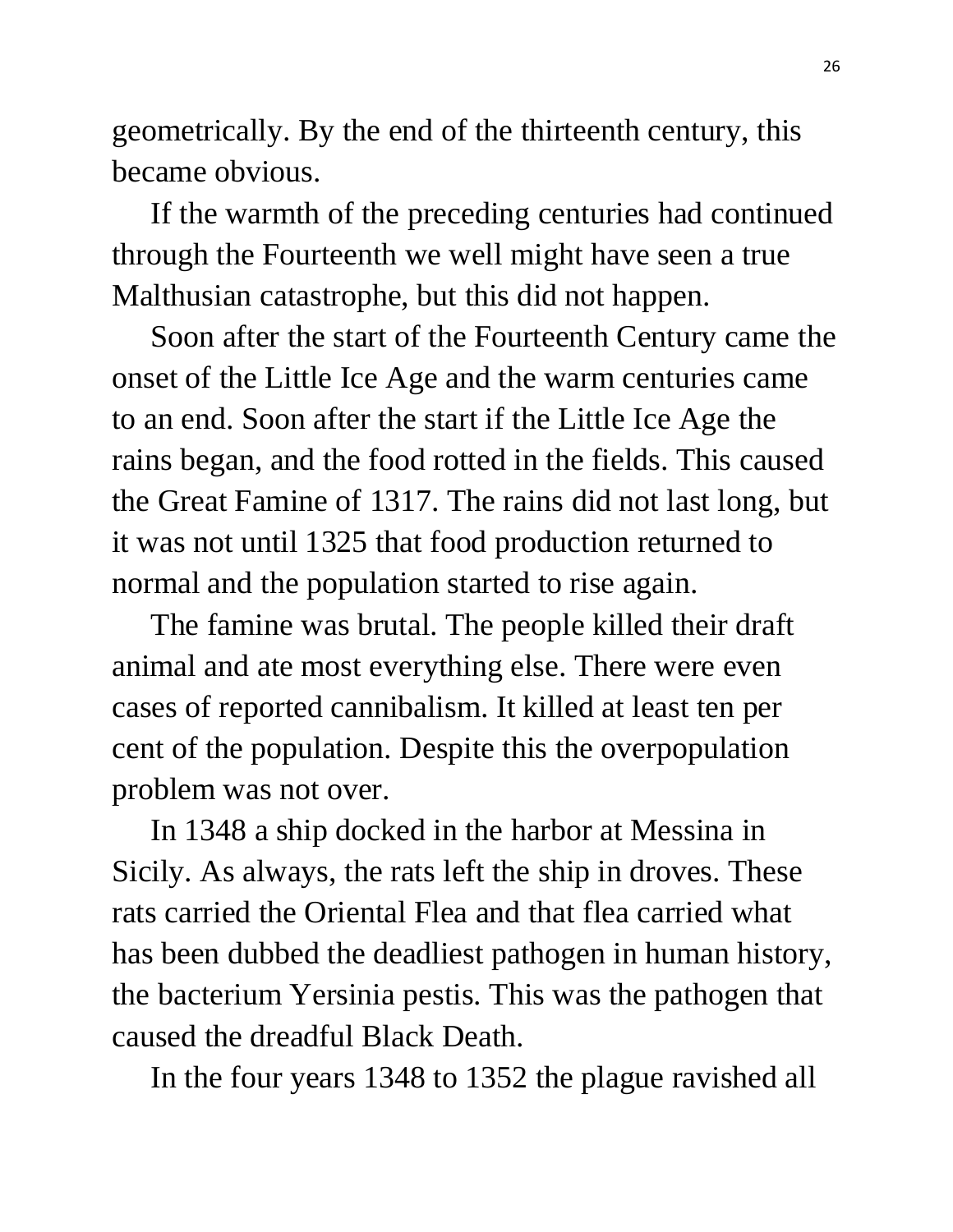of Europe. The plague reappeared periodically in virtually each generation until the later nineteenth century, although never as severe as the initial outbreak. The outbreaks were also more localized. By the end the fourteenth century as much as two thirds of the population of Europe was gone.

 Europe went through what many consider to be the highest standard of living Europe ever experienced. The population remained low until the nineteenth century.

 The people of the late thirteenth and early fourteenth century were just as unable to trim the herd as we are today, so the four ghastly years of the Black Death solved their problem. It is important to remember that today's world population is about sixteen times greater than the world population in the years prior to the plague of 1348.

 While we are mostly fixated on the European version of the Plague it is important to note that in the years before 1348 the Plague swept through China and India and followed the trade routes to the west.

 There is much speculation as to the future of current world population. We will certainly reach ten billion around the 2040's and fifteen billion before the end of the century. Some feel that the population will start to decline after this and others that think the growth will continue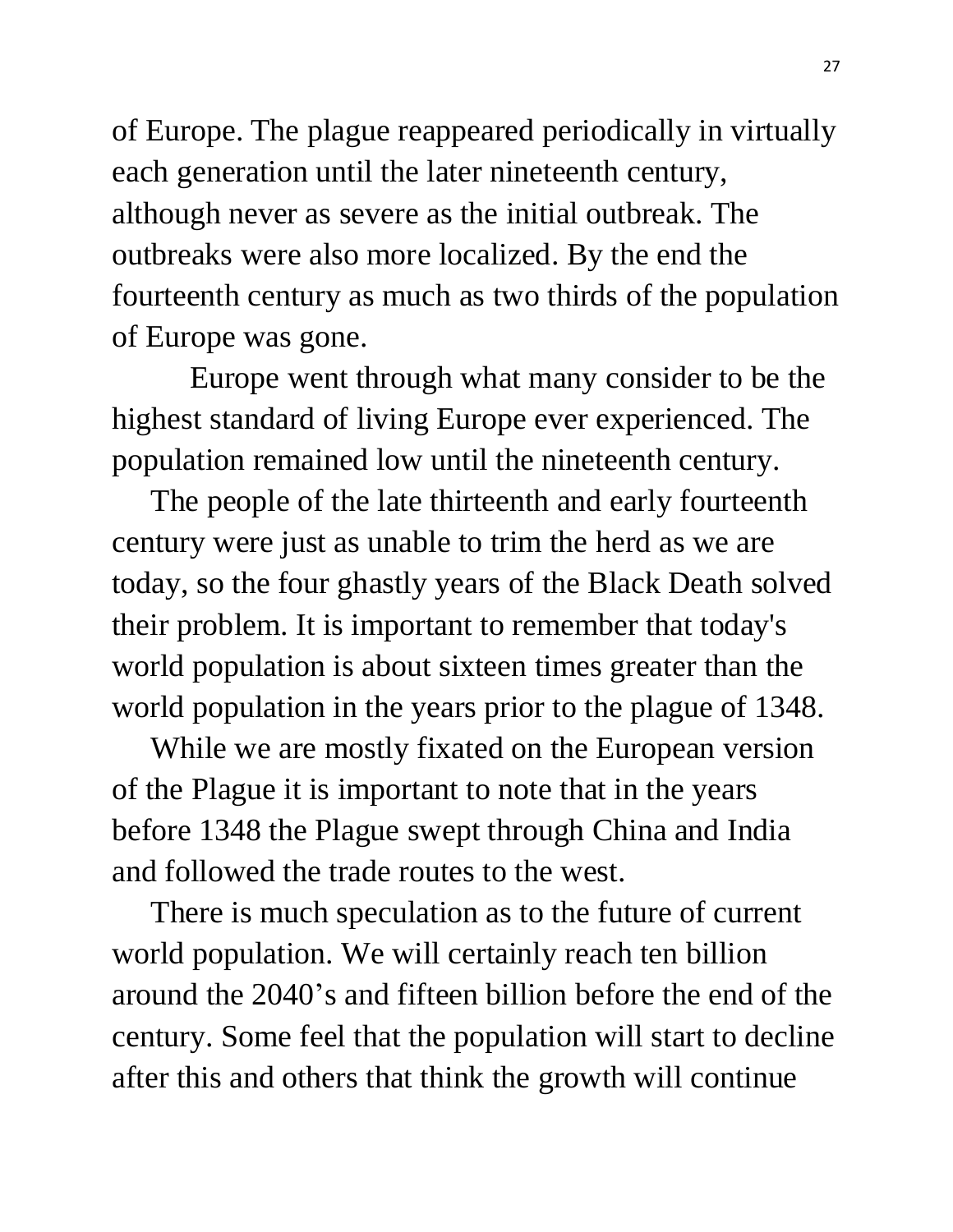relatively unchecked.

 The governments of the world cannot tolerate a reduction in the population for several reasons. We need population growth to cover the costs incurred by an increasing older generation. We need growth to replenish the military, but the primary reason that governments cannot tolerate population reduction is economic.

 The main economic system of the world is Capitalism. As an economic system, Capitalism has been very successful. That is, in fact; the problem, it has become too successful. Capitalism requires growth. It is a fact that if a corporation ceases to grow it stagnates and dies. This is almost axiomatic.

 The most universal pitch used by the world's politicians is that we must grow the economy. We measure a country's success by its economic growth. Such growth requires an increase in the population. What we have is a growth system in a finite world. It does not require much mathematical acumen to see where that is going.

 It seems that the only viable solution is the same as the one that saved the society in the fourteenth century. It is estimated that the world population in the fourteenth century was reduced by more than sixty percent. The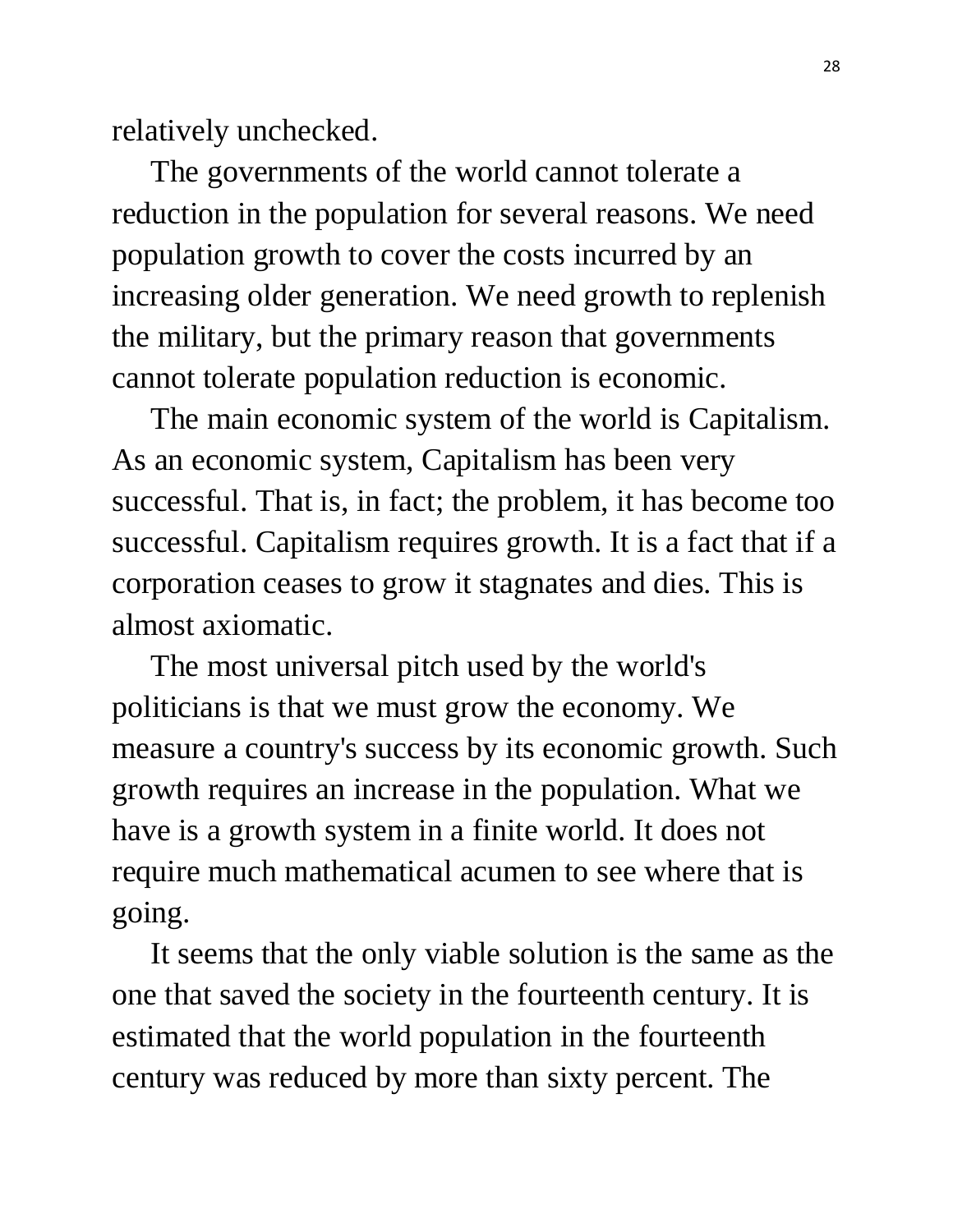same reduction in today's population would mean a population reduction of just under three billion. What we will probably need is an incurable airborne pathogen with an eighty or ninety percent kill ratio.

 This would be an unimaginable catastrophe, but then so was the Black Death. This works on paper, but the real question is; could we survive such a catastrophe? It would mean something like six billion bodies in a very short period. It is hard to imagine this occurring without a major social breakdown. The Black Death bacterium is still out there and without the ability to administer antibiotics it could and would return.

 The fear and confusion caused by any social breakdown of this magnitude could, and likely would, trigger a nuclear exchange. The only possible upside to a nuclear war would be that it would be very short. If a full exchange happened, it would probably be all over in less than an hour.

# **THE MOST IMPORTANT NUMBER**

 There is yet another number that puts it all in perspective, a rather small number. This is Parts Per Million or ppm. This is a count of how many molecules of  $CO<sub>2</sub>$  are present in every million molecules of the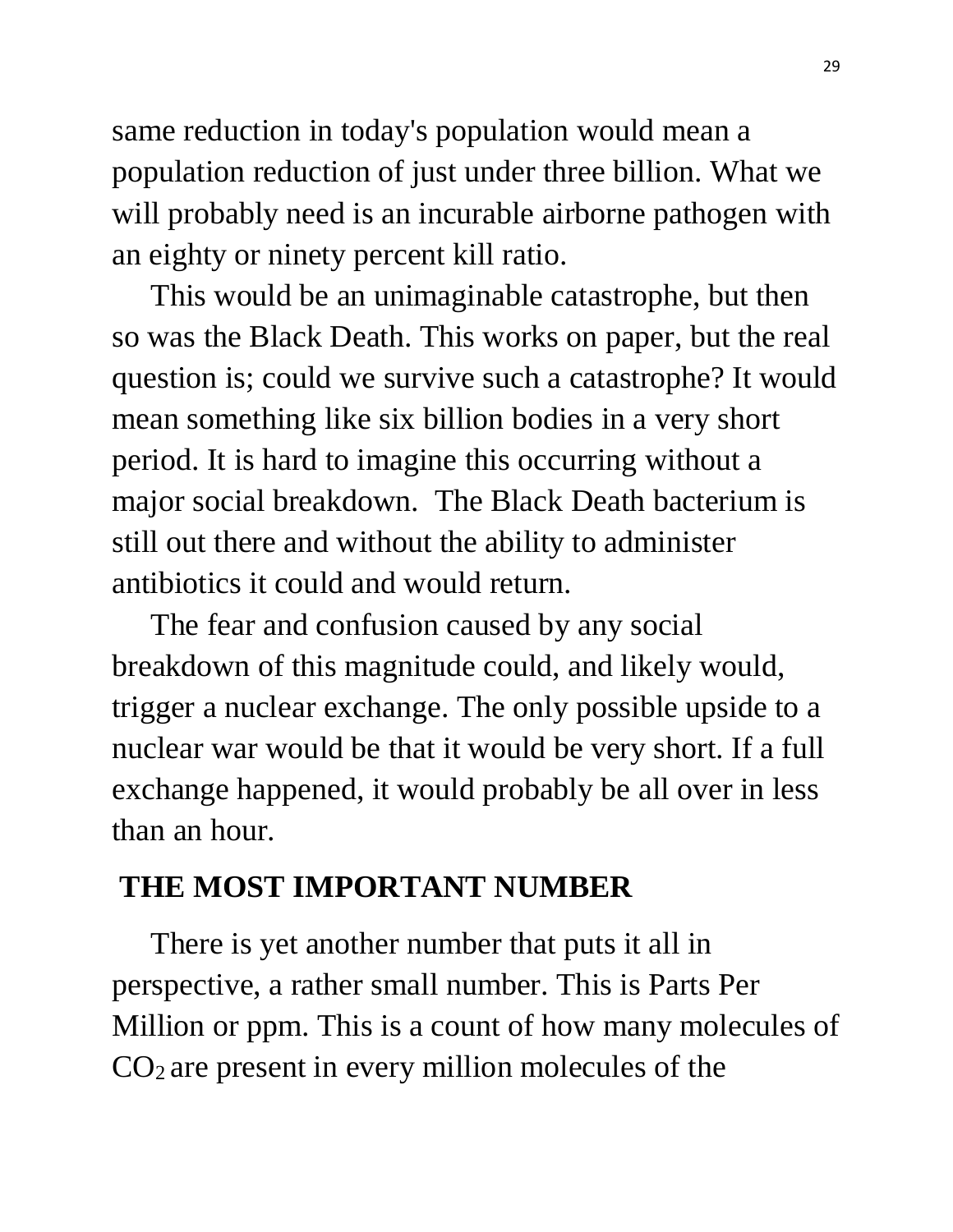atmosphere. Since this is a simple three-digit number such a small relative amount would appear to be insignificant but, considering the enormous volume of the atmosphere, it specifies a very large actual amount.

 We have a reasonably good record of the variability of the ppm measurements going back at least 800,000 years. Since that time the concentrations of  $CO<sub>2</sub>$  varied between 180 - 210 during the ice ages and 280 - 300 in the warmer interglacial periods. In the decades preceding the advent of the industrial revolution the ppm readings were a relatively consistent 288 ppm.

 During this time there was the so-called Carbon/Oxygen cycle. Various events would add  $CO<sub>2</sub>$  to the atmosphere during the day and then the plants and trees would absorb it during the night and release Oxygen. This probably was in effect for as long as enough green vegetation was around. Then came the Industrial Revolution, which was sparked by the steam engine and the need for a powerful heat source. Once the steam engine could be made small enough, it appeared in ships and trains. For the first time in millennia the ppm count started to rise.

 In 1950 the ppm hit 310. This was the highest it had ever been in all human history. It should have raised an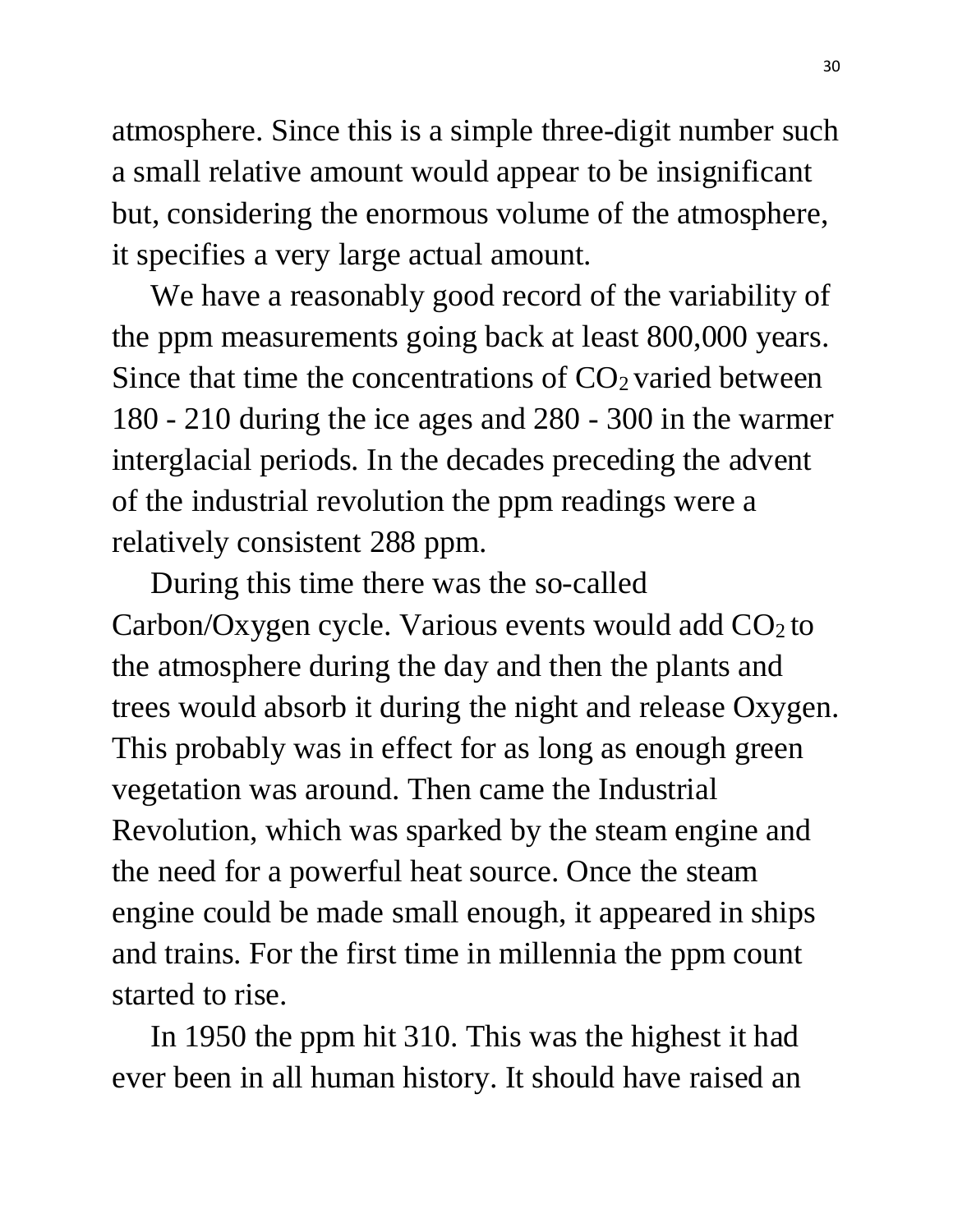alarm, but who among us ever even heard of parts per million or, for that matter, climate change? Even meteorology was so engulfed by the huge numbers of variables in the weather and ecological systems that, as a science, it often appeared to be just a small notch above Astrology.

 The advancement of meteorological science with sensors and satellites and the supercomputers allowed the science of meteorology to flourish over the next thirty years. These people are now referred to as Climate Scientists. There is a very interesting quality about the science of Climate Change. In most scientific disciplines, there is a constant challenge and debate and scientists are quite rightly concerned about the validity of their respective claims.

 We see little or no such diversity in the science of climate. For the most part Climate Scientists are quite in agreement with that which is being put forward.

 In the early 1970's an emerging climate scientist figured that the real problem was with particulate matter. His name was James Schneider. He felt that climate cooling was the main problem. Around 1974 he recalculated and discovered the real problem was with the so-called greenhouse gasses. He said that we should not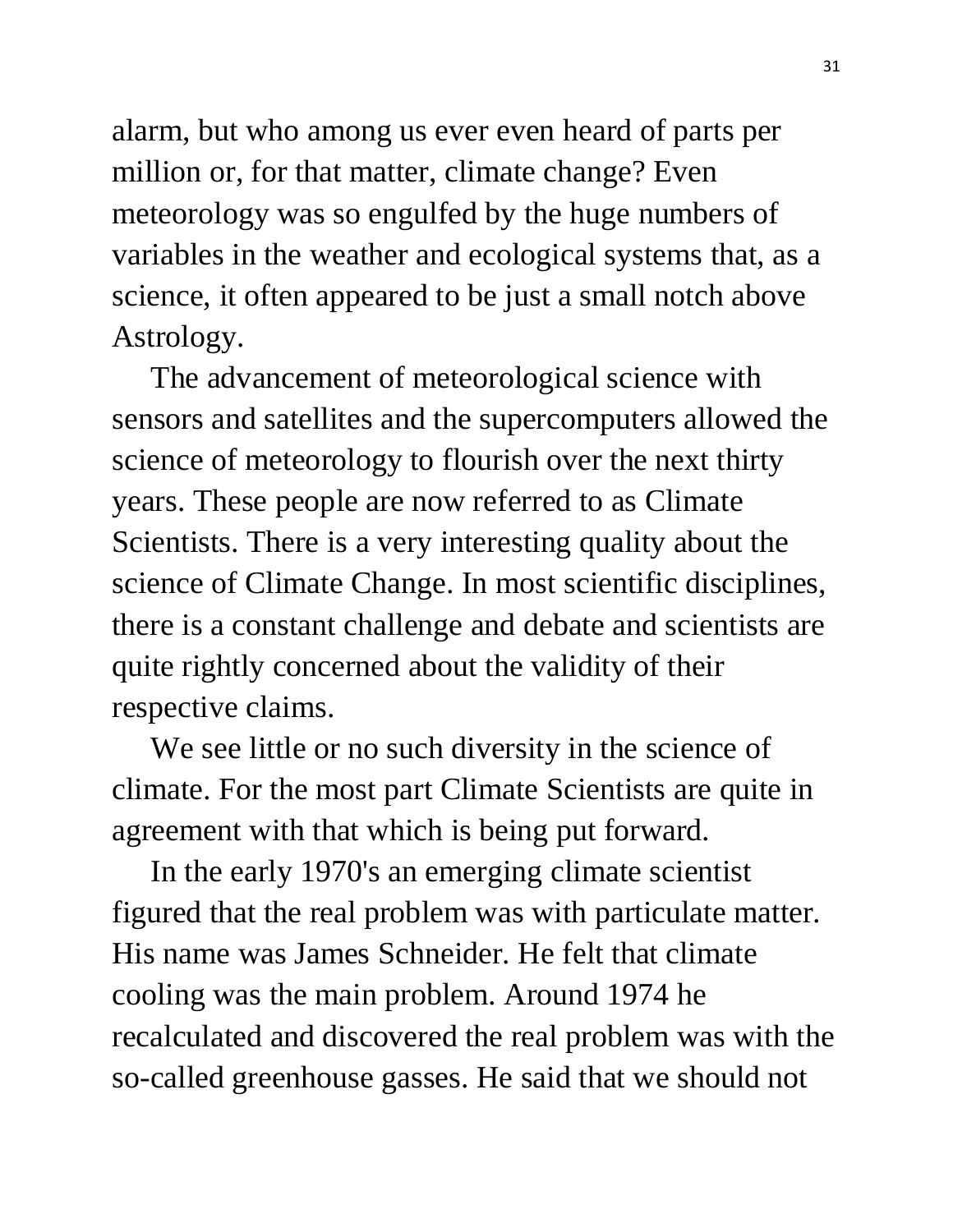allow the ppm of  $CO<sub>2</sub>$  to exceed 350 ppm. This, of course, was exceeded by the end of the 1980's.

 He also predicted that if the ppm level were to rise to 400 ppm this would seriously affect the climate of the planet. We would see extreme weather conditions; some areas with extreme droughts and other areas with well above normal rainfall. There would be a significant increase in wildfires and the wildfires would no longer be seasonal in nature. There would be an increase in the strength and occurrence of storms. We have now crossed the 400-ppm level and everything Schneider predicted has begun to occur.

 On May 1, 2016 a fire erupted south of Fort McMurray in Alberta, Canada. It swept through the town displacing 88,000 people. It went into Saskatchewan and finally destroyed approximately 1,500,000 acres before it was contained. It became the greatest natural disaster in Canada's history. Huge fires have erupted all over the world and there is no longer a fire season, Fires can happen at any time.

 California went through five years of a devastating drought. Some heavy rainfall patterns stopped the drought for a spell, but all indications suggest that it is back. It recently went through what was perhaps its most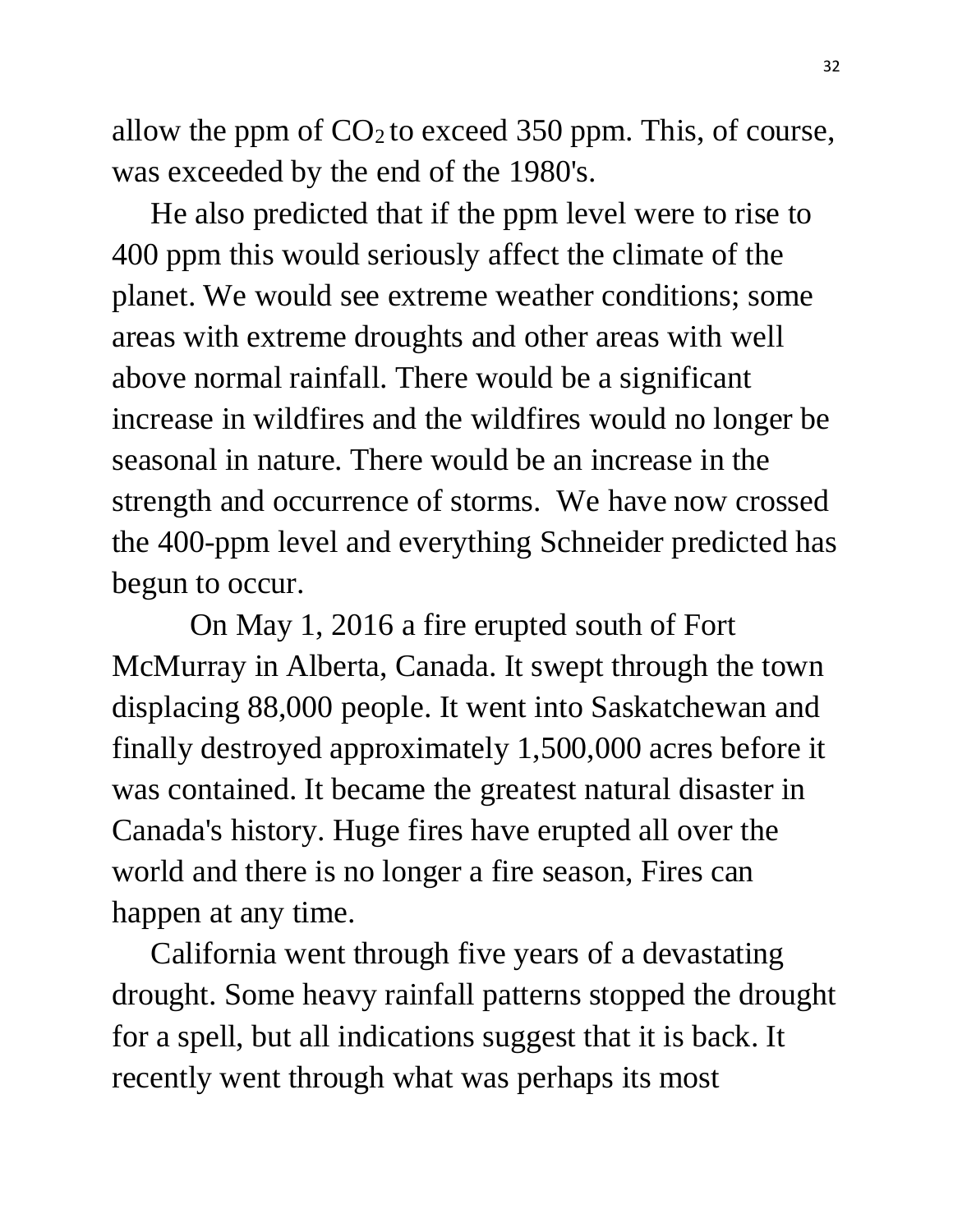destructive fires. Drought conditions and high heat levels are happening worldwide. Record breaking typhoons have struck the western Pacific and some months ago the strongest hurricane ever recorded occurred off the northwest coast of Mexico. It made landfall between two cities, so about the worst it did was to dump a huge amount of rain on Texas.

 There was a huge flooding in France and Germany some months ago and a flooding along the Mississippi that was as devastating as Katrina. There have recently been record breaking Typhoons in the Eastern Pacific. Even West Virginia suffered a flash flood that washed away houses and caused fatalities. The predictions of Schneider and Hansen et al are happening as predicted. Such events are increasing with disturbing regularity around the world.

# **WHAT'S TO COME**

 It's tough to make predictions, especially about the future, as Yogi Berra said some time ago. All the numbers and descriptions mentioned thus far are concrete. They are not necessarily rigorously accurate, but for this dissertation they do not need to be. They are all a bit on the low side.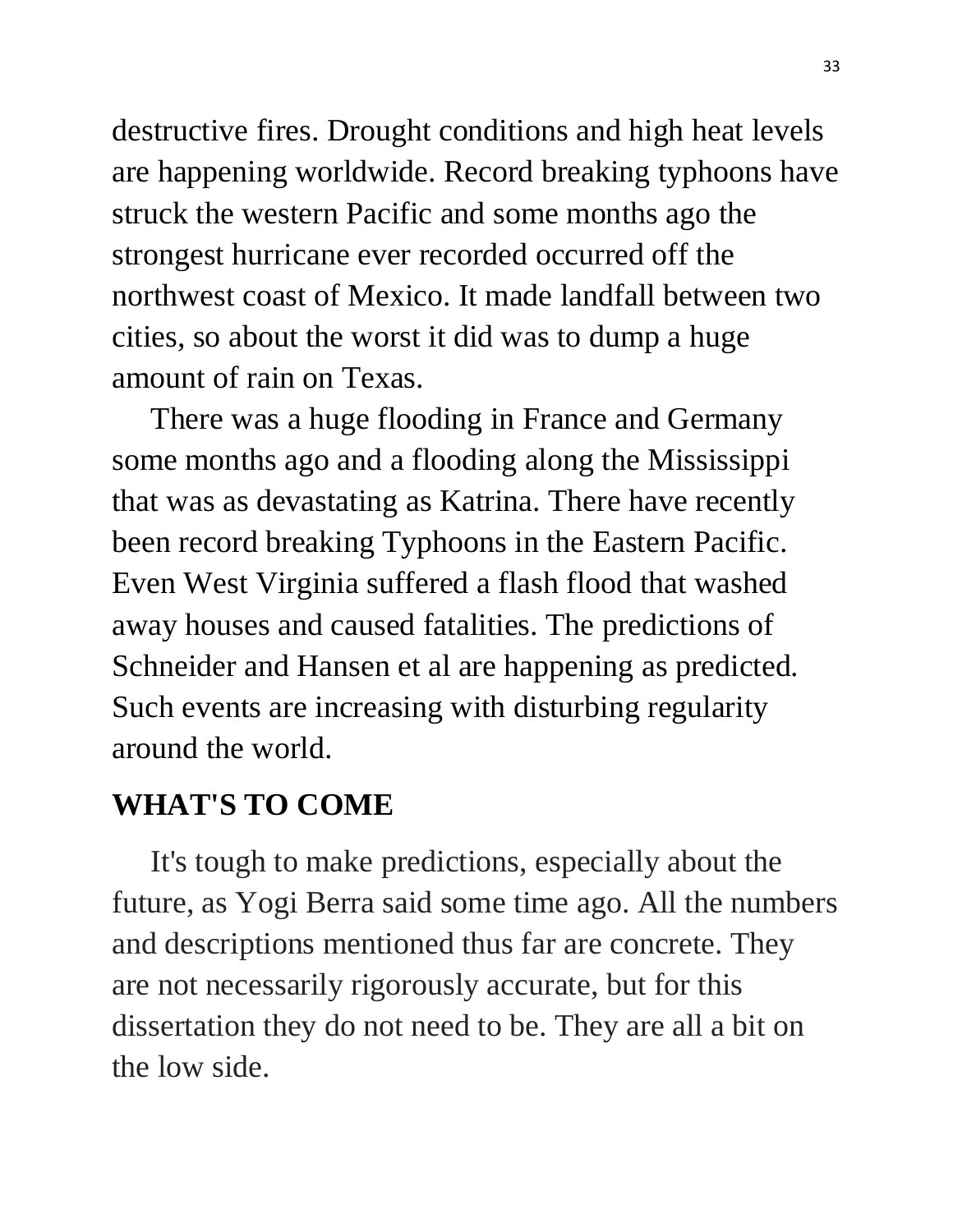Some things we can predict. The coastal cities and other low-lying lands will flood. There is no way we ca stop that. Just recently the scientists were surprised when the temperature of the Artic was fifty degrees above its normal for this time of the year. Where it should have been below zero the temperature was above freezing. This is bad, very bad.

 Somewhere soon what is referred to as a tipping point will occur. Exactly what is a tipping point? We hear about it all the time from climate people. The Cambridge English Dictionary informs us a tipping point is the time at which a change or an effect cannot be stopped. As to climate this means that the effects of heat capture by greenhouse gasses become irreversible.

 There are those who think we might have already passed this tipping point. Others think it is well into the future. The scientists best qualified to fix this mostly agree it is around 450 ppm. We are at this point at about 402 ppm and the yearly increase is near 3 ppm. Climate scientists now tell us we have twelve years before we hit the tipping point.

 In that same time, the Ogallala aquifer will quite likely be emptied. This aquifer underlies an area of roughly 174, 000 square miles in portions of eight states; South Dakota,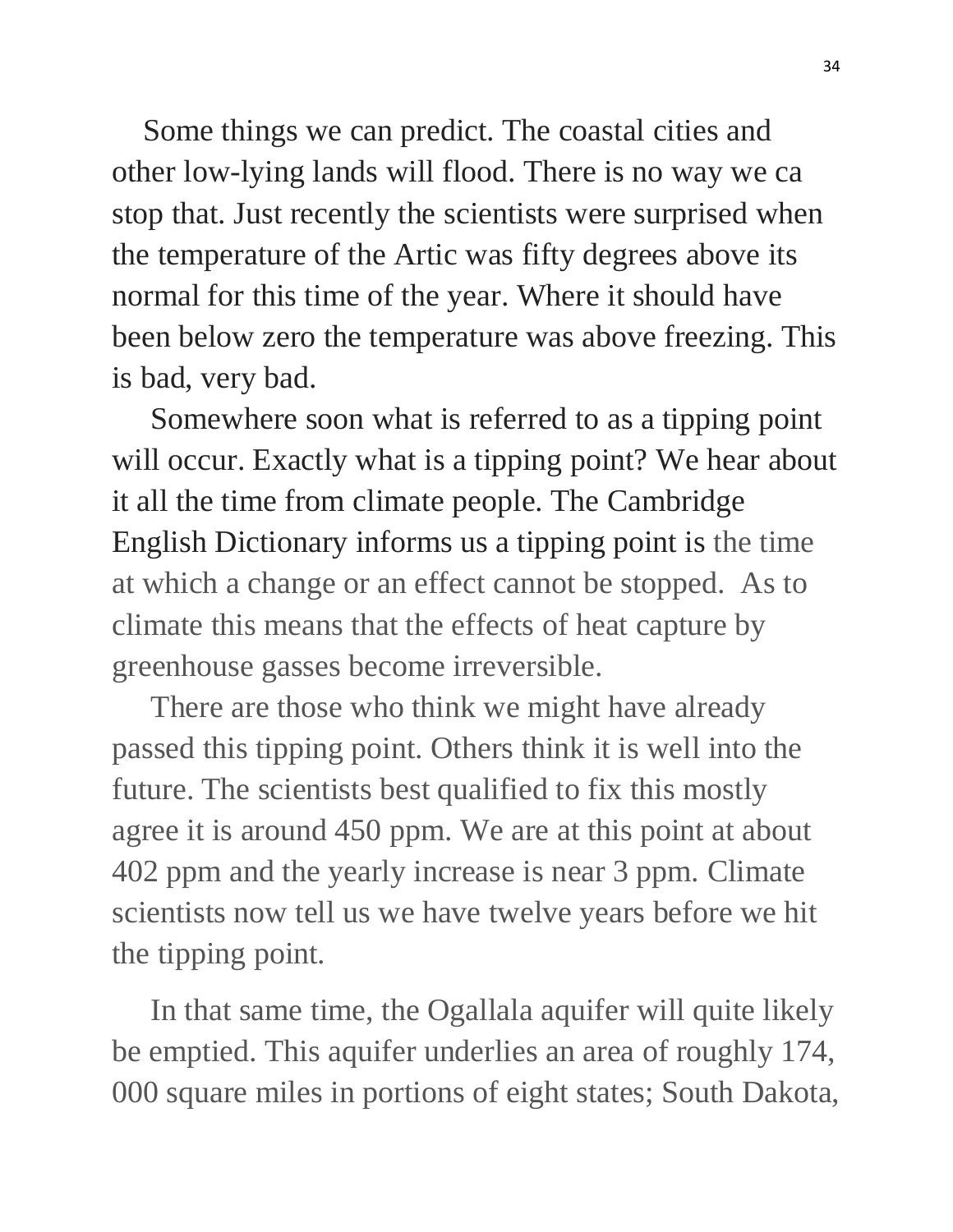Nebraska, Wyoming, Colorado, Kansa, Oklahoma New Mexico and Texas. All these states draw water from this aquafer and in less than twenty tears it may be gone.

 Anyone who has flown over Lake Mead is aware that the lake is at least half empty. Apart from our natural reluctance to admit we are in such trouble the major thing impeding any meaningful attempts at solving this desperate climate problem is the corporate structure. The thing that drives human behavior now is not hunger, or sex or even fear of death. It is greed. A close companion to greed is the lust for power. These two give rise to the amoral behavior that permeates the modern corporation.

 Even after many rather well meaning, but unsuccessful campaigns to limit smoking, tobacco kills 43,000 people a year in the United States. In 2015 tobacco killed 6,400,00 people worldwide. The industry apparently considers this acceptable, the cost of doing business, so to speak. In a world population of nearly seven and a half billion such a number seems almost negligible. Bunker Fuel is alleged to kill a million people a year, still small in proportion to the population. In China coal fumes also kill a million people and that is also considered to be acceptable.

 A smaller but equally amazing episode was Ralph Nader's campaign to force the auto makers to install seat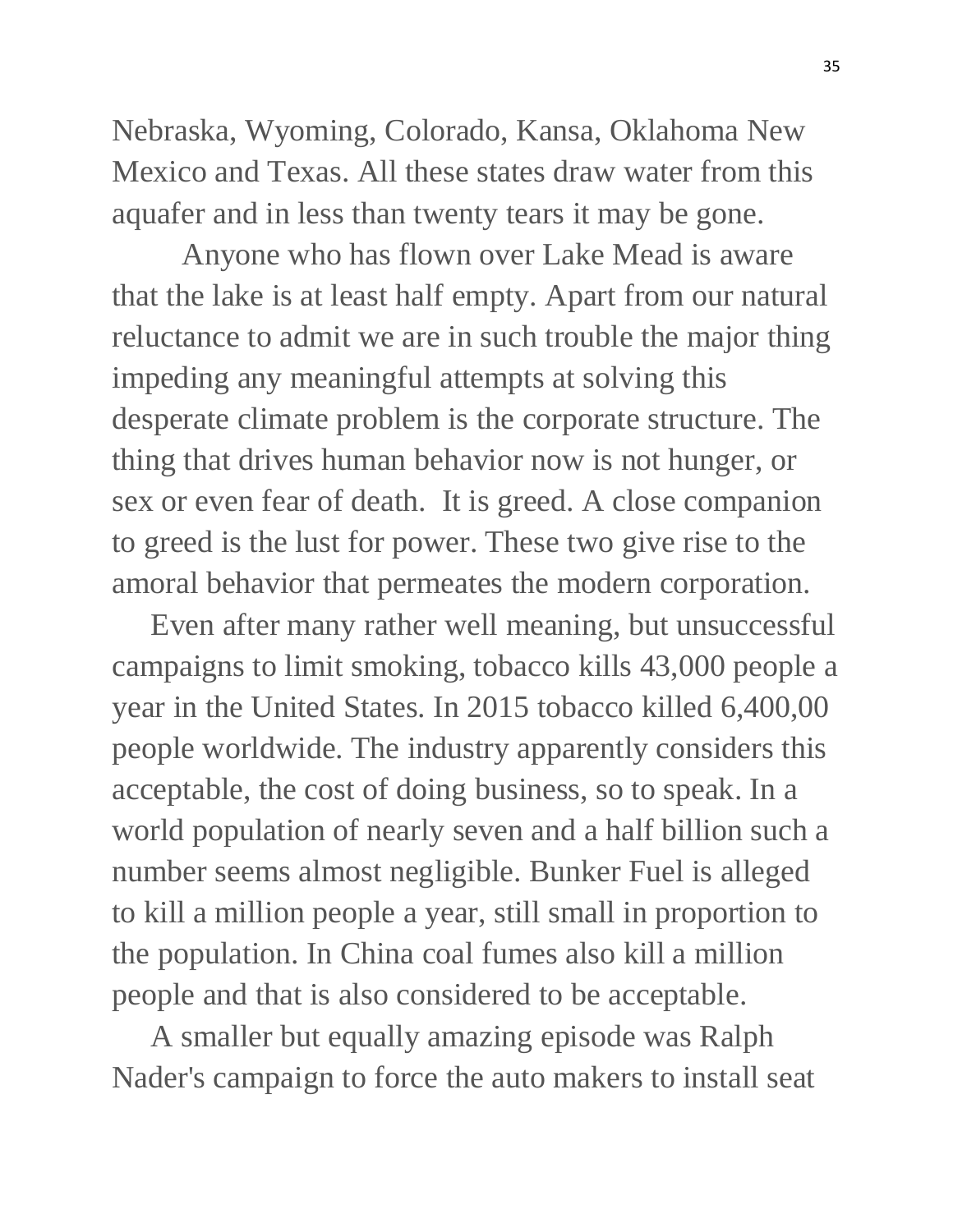belts. The auto industry fought him tooth and nail. The cost of adding seat belts to a car was not large, but the industry did not want to install them even though the cost to the industry was not that great. Seat belts save 13,000 lives a year in the US.

 Because of this corporate mentality it is not surprising that the corporations turn a deaf ear to curbing greenhouse gasses. Bush II pulled out the Kyoto deal because it was believed that it would hurt the economy. It probably will but not participating in such endeavors will ultimately hurt considerably more. Trump has recently done the same in the Paris agreement. Neither the Kyoto nor the Paris agreements will solve the climate problem, but it does point us in the right direction and alerts the public to the extreme dangers we are facing.

 Each time the scientists inform us of some new wrinkle in the ongoing climate saga the report seems to always end with the statement, "it is happening faster than scientists expected". It is hard to avoid the feeling that we are living in a Science Fiction movie. There was a popular song some years ago that said that it is later than you think, and that is right where we are now. It is much later than we think.

Paul Hawken and a very intelligent group have a very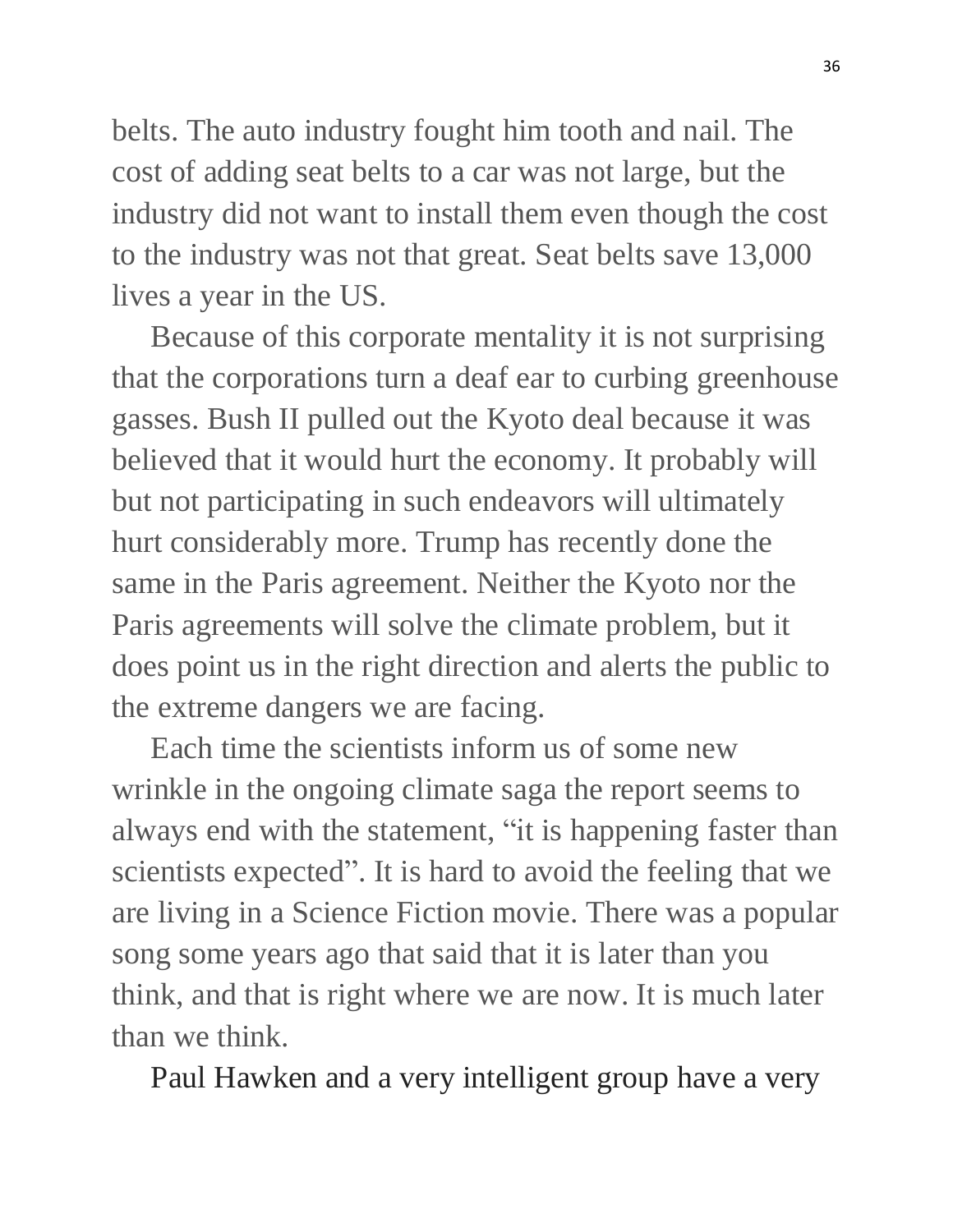effective beginning that is designed to draw down the CO2 in the atmosphere. It is well worth the effort to explore their organization.

```
http://www.paulhawken.com/media/
```
Jim Hansen and others feel that we should be at 350 ppm to have the best environment. Getting down to that level will be difficult, but if we don't try it could well be over for the species.

 The most dangerous misconception is that we have a lot of time to fix everything. The thought is that climate changes take long periods of time. In the past this was true, but we are living in a different age now. Here is an example of just how fast climate disasters can occur. All of what I am referring to happened nearly sixty years ago, so my memory of the time might be a bit faulty, but it is very close.

 There are not a lot of people alive to today that remember what Lake Erie was like in the distant past. Lake Erie was amazing once. The water was wonderfully clear. You could watch the bottom go by with astounding clarity, even when water skiing in fifteen feet of water. When you swam under water the bottom was perfectly clear.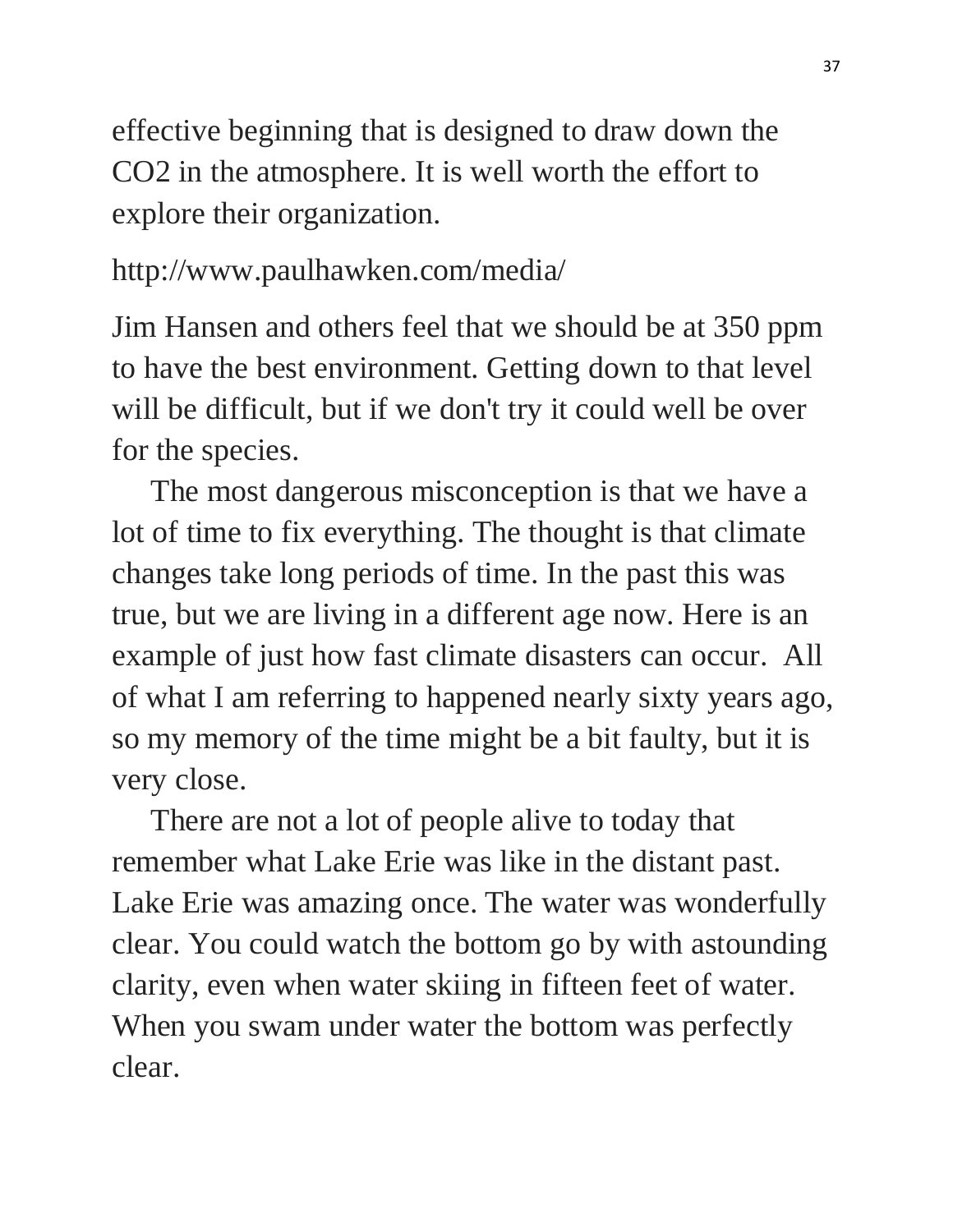Lake Erie is quite shallow, and storms would appear suddenly, and breakers would pound the beach. This was great fun to in which to swim. After the storm the lake would slosh back and forth with what was known as ground swell. Finally, the lake would become flat calm like a mirror. Then was the time for boating and water skiing. The lake was endlessly entertaining.

 For many of us it was a small fish known as the Lake Erie Blue Pike that was perhaps the most exciting thing the lake offered. We fished for it at night. You would go out a couple of miles and drop anchor. Then you would fasten three or four Coleman gasoline lanterns that were shielded as they were amazingly bright. This would light up the water around the boat and this would draw minnows. These were about three inches long and were so plentiful that water was white all around the boat. We called them shiners.

 Fishing poles were much too cumbersome, so we fished with hand lines. You draped the line over your index finger. The pike were extraordinary fish. They would carefully take the minnow in their mouth and somehow were able to strip the minnow off the hook without getting hooked themselves. It took some practice to pull at just the right time to set the hook, too soon and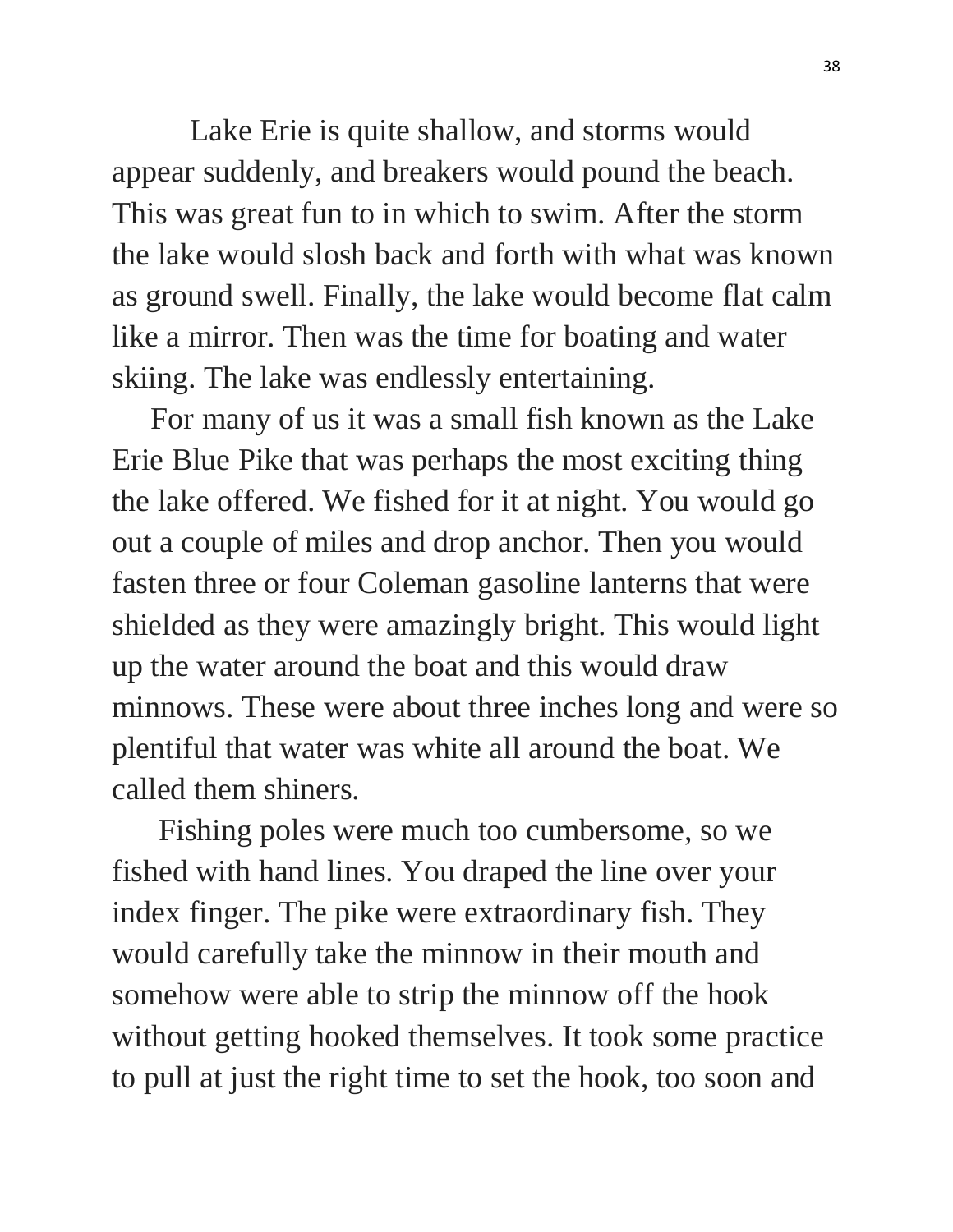you pulled up the bait before the hook was set, too late and the fish had snatched the minnow. The pike were so plentiful that often we had to stop fishing because the boat would become full of fish.

 Unlike with most fish you did not scale the pike. You simply made an incision with a very sharp knife along the rib cage. Then you peeled the flesh away from the rib and sliced the filet from the skin. This was really the only meat worth taking from the pike as they were rather small. Breaded and seasoned and fried in butter made an exquisite delicacy.

 This went on through the years until one year there was a definite clouding of the water. It was surprising as such a thing had never happened before. The following year the clouding was much darker, and it was hard to see the bottom, especially swimming under water. There also bits of organic material floating in the water. Everyone complained that it was sewage from the towns and cities that surrounded the lake, but no one paid any attention. They just dumped their raw sewage directly into the lake.

 In the third year the lake was very dark, and the bits of sewage were much greater. But the most worrisome thing was the catches of the Blue Pike were markedly reduced. The politicians said it was because of the commercial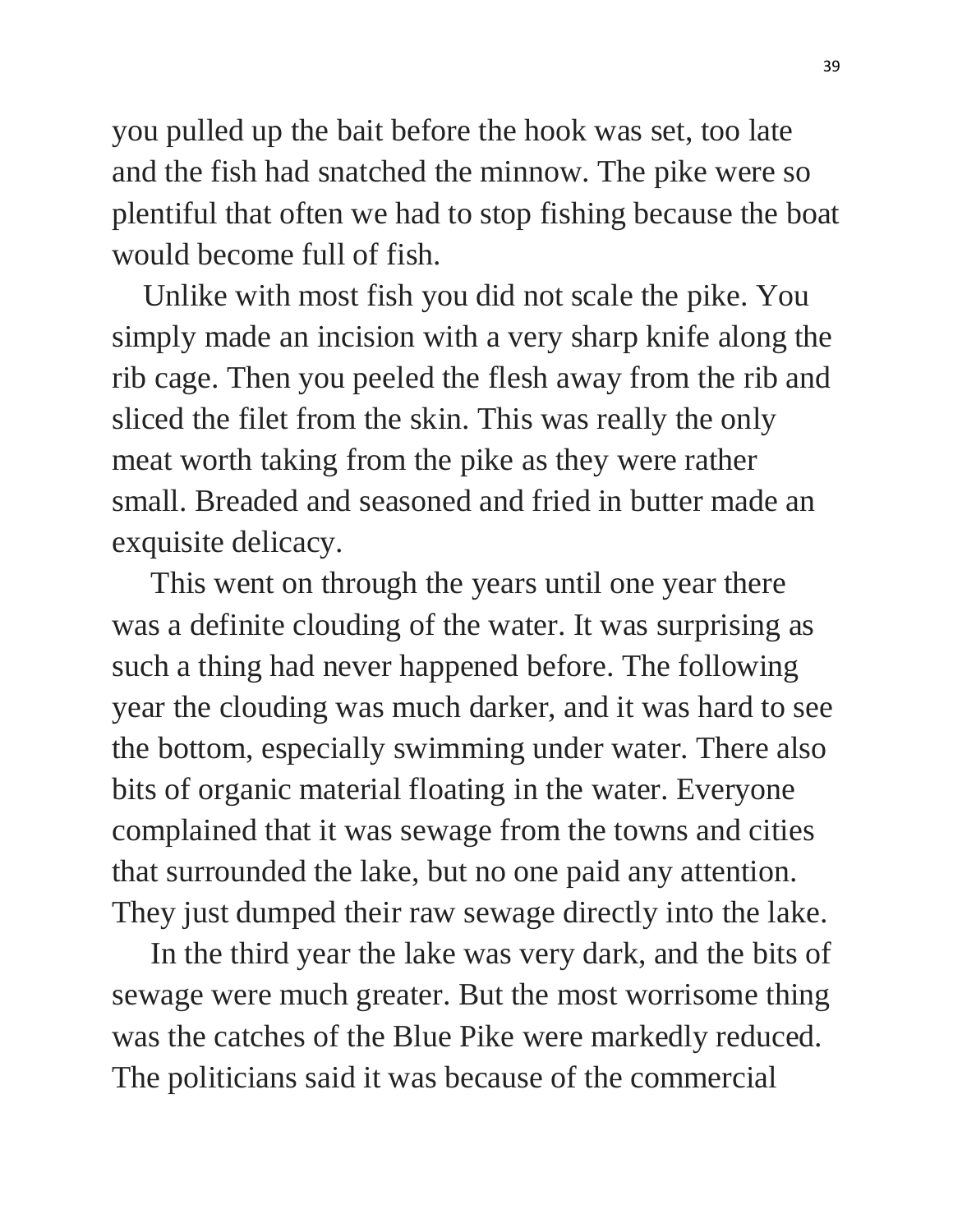fishing boats. These boats fished so far out on the lake that they looked like tiny toys. Lake Erie is a big lake. You cannot see the opposite shore.

 From where we were Canada was seventy miles away. The pollution was worse, and it was now getting alarming. The most frightening thing was the fishing. So many people fished at night for the Blue Pike that it looked like a city on the lake. This year though all these lights were moving. Everyone tried to find a school of pike that might be accessible. Nobody was catching many fish, usually none.

 The local towns and cities still denied that they were causing the problem. It is easy and quite unfair to put all the blame on the politicians. To stop the pollution meant significant cost and since most people abhor taxes they faced the quite real danger that they would be voted out of office. The problem, as it so often is, was us.

 In the fifth year I, a cousin of mine and my father met for our usual spring ritual of getting the boat ready for the summer. We then drove it up to the lake. We had close friends who gave us space to store the boat for the summer. This part of the lake was surrounded by fairy high ground. This went down to the beach like a palisade. We parked the car and went down to see what the winter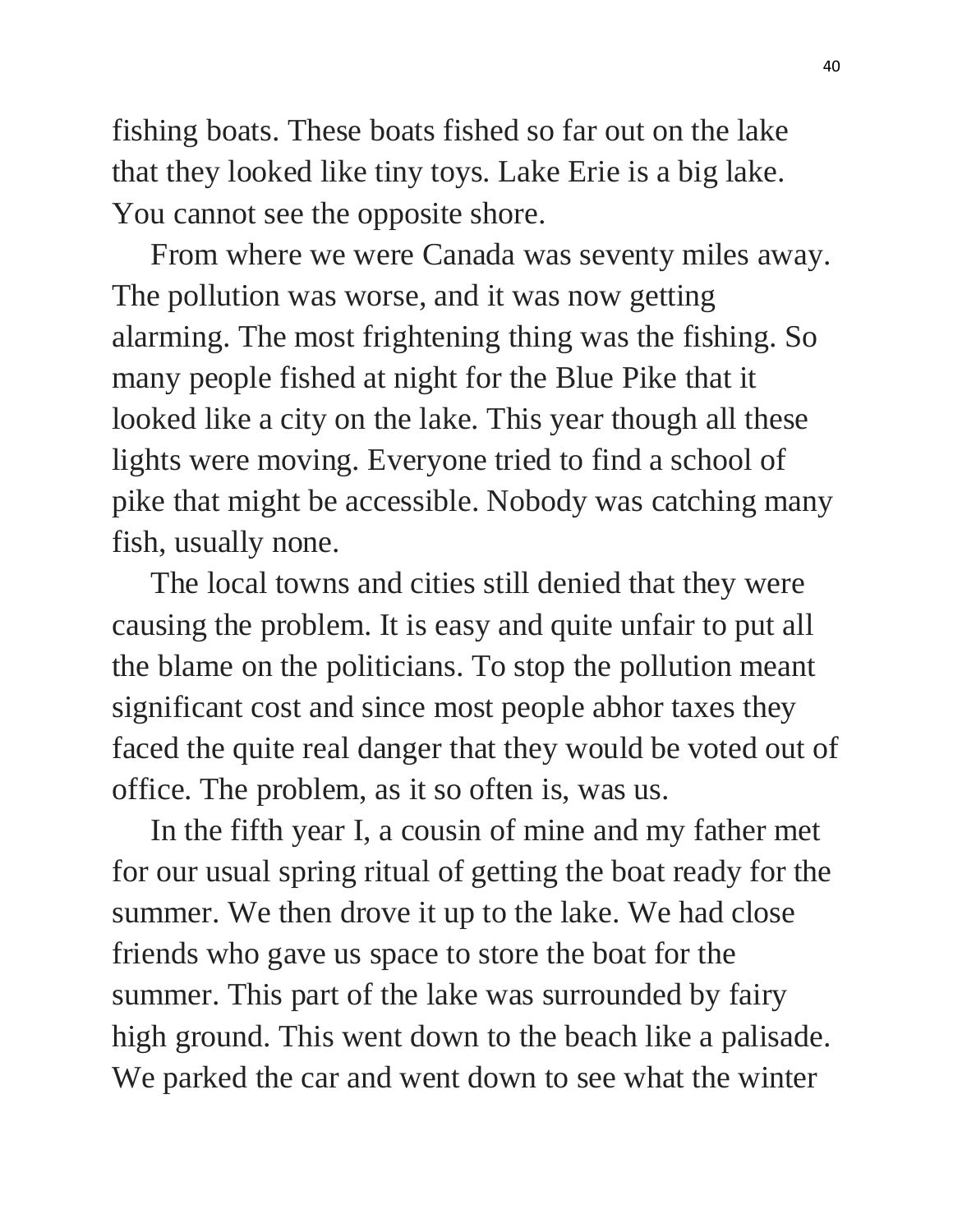storms might have done to the beach. It was different each year. What we found was the most dreadful smell I think I ever encountered. It was ghastly.

 It was obvious immediately what was causing this dreadful smell. On the back of the lake a rolled-up carpet was a pile of algae. It was deposited there by the storms and was rotting. We were stunned. My father suggested we put the boat in the water and see how extensive it was. We went up the lake for miles and down the lake for miles. It was everywhere. We knew then that this wonderful, magical lake that had given us such pleasure was no more. Lake Erie was dead. The wonderful game fish, the Lake Erie Blue Pike, was now extinct.

 We stood a long time on that beach and feelings of anger and sadness and helplessness swept over all of us. Before we left I said to my father that if they could do this to Lake Erie the could do it to the whole world. I did not at the time know how prophetic this statement was.

 It turned out that while there was an enormous amount of just plain garbage the real culprit was the phosphates in the detergents everyone around the lake used. This fed the algae and the algae sucked up all the oxygen and this is what killed the lake. I never again went to Lake Erie, but the memory of that horrible day is still with me even after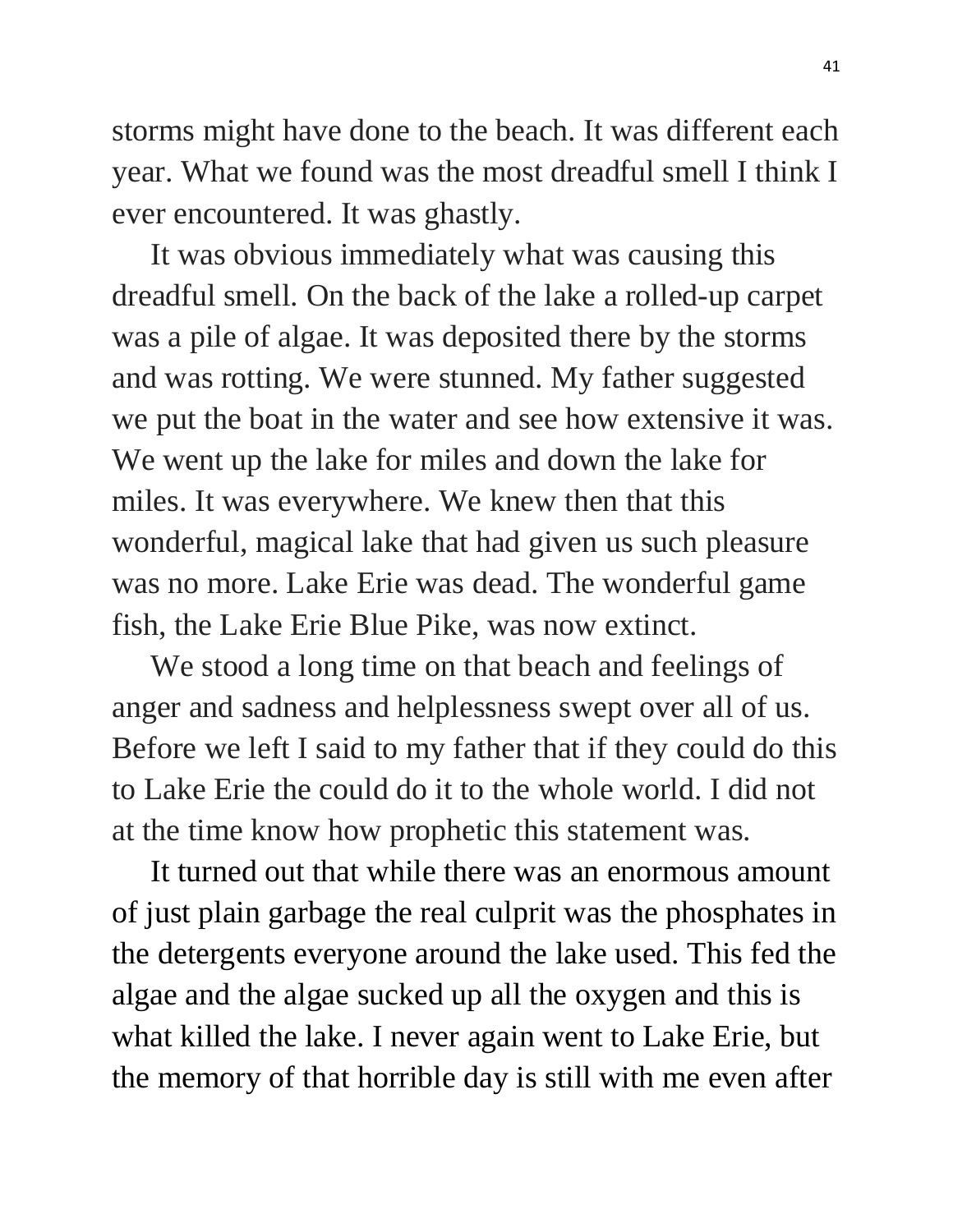all these years. In four, maybe five years Lake Erie went from a truly marvelous place to a smelly dead thing.

 Even if we survive we are in for a bumpy ride. It will be virtually impossible to keep the coastal cities from flooding. As Schneider and Hansen and the rest predicted there will be terrible droughts and floods. There will be powerful storms. Where these will occur cannot be predicted but they will occur.

 There are many intelligent and dedicate persons working on this and they seem to be able for the most part to work around the intransigence and stupidity of so many of our lawmakers.

 Sometimes it is hard to look at the dreadful behavior of so many that anyone might think that human extinction would be no great loss. The population at large is not going to really get on board with saving the species until they become very frightened, which in time they will. We can only hope this fear occurs in time to head off what seems now to be almost inevitable extinction.

 It is so easy to point fingers at the corporations and the politicians as so many misguided individuals, but the truth is we are all guilty. If we go down as a species we all share the blame, although blame will have no meaning then. Most species that have ever lived in this planet are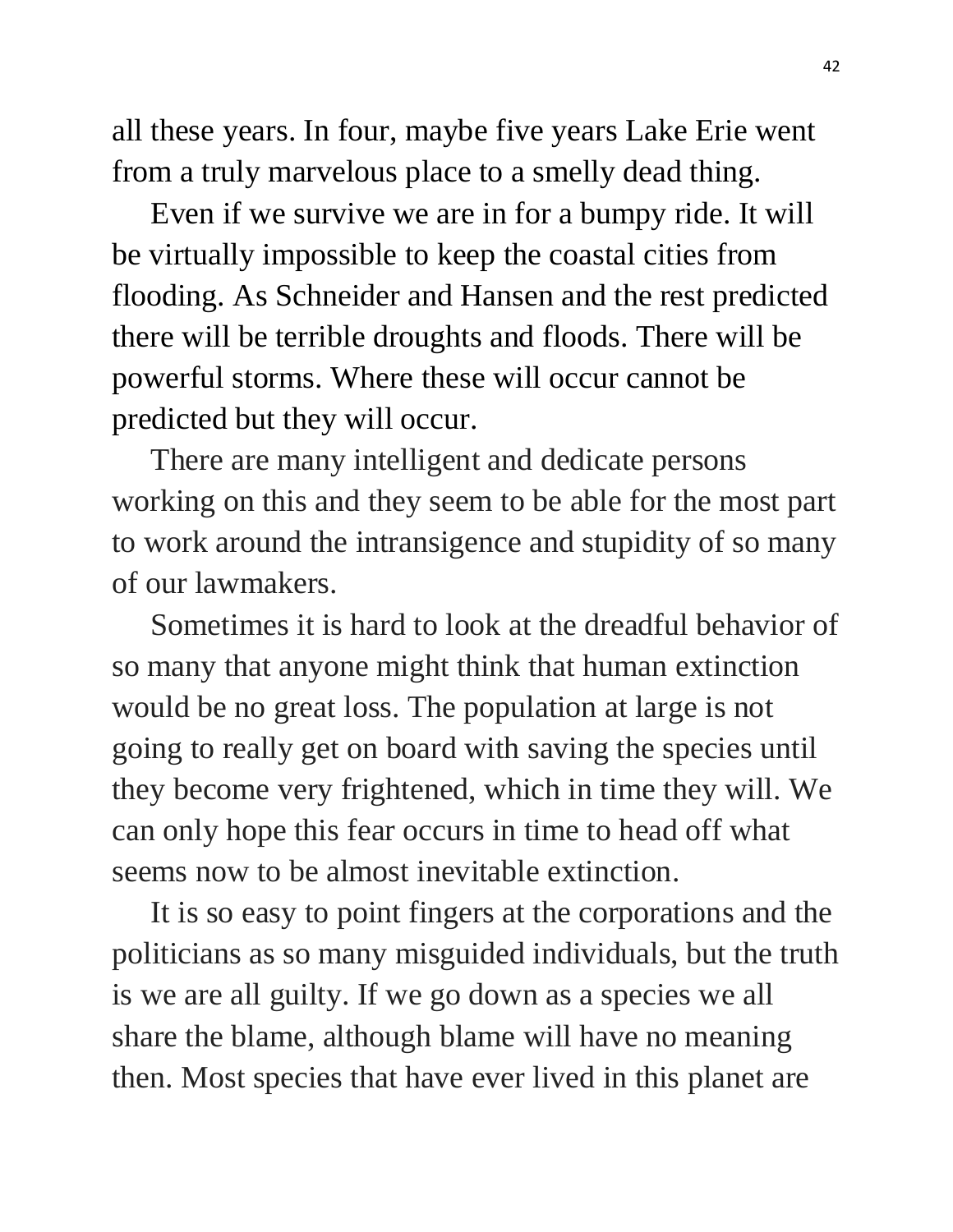now extinct. Only a tremendous and concerted effort can keep us from joining them.

# **FINAL THOUGHTS**

There are those who are beginning to realize the problem we are facing and now state that what we are experiencing is the new norm. This is not correct. What is happening is not a norm, rather it is the beginning of a continuous decline in the sustainability of the climate.

 Denial seems to be built in to the human psyche. Intellectually we all know that someday we will die but down deep we really don't believe it. When patients are informed that they have a terminal illness, the first reaction is nearly always denial.

 At the end of World War II, the horrors of the death camps were discovered, a rather well-known jurist was informed about this and he replied that he could not believe it. When assured that the information was true he replied that he did not say he did not believe it he said he *could* not believe it.

 Even after the 1938 Kristallnacht many German Jews could not bring themselves to accept what was really happening in their country. They simply could not believe it and they stayed in Germany where they were ultimately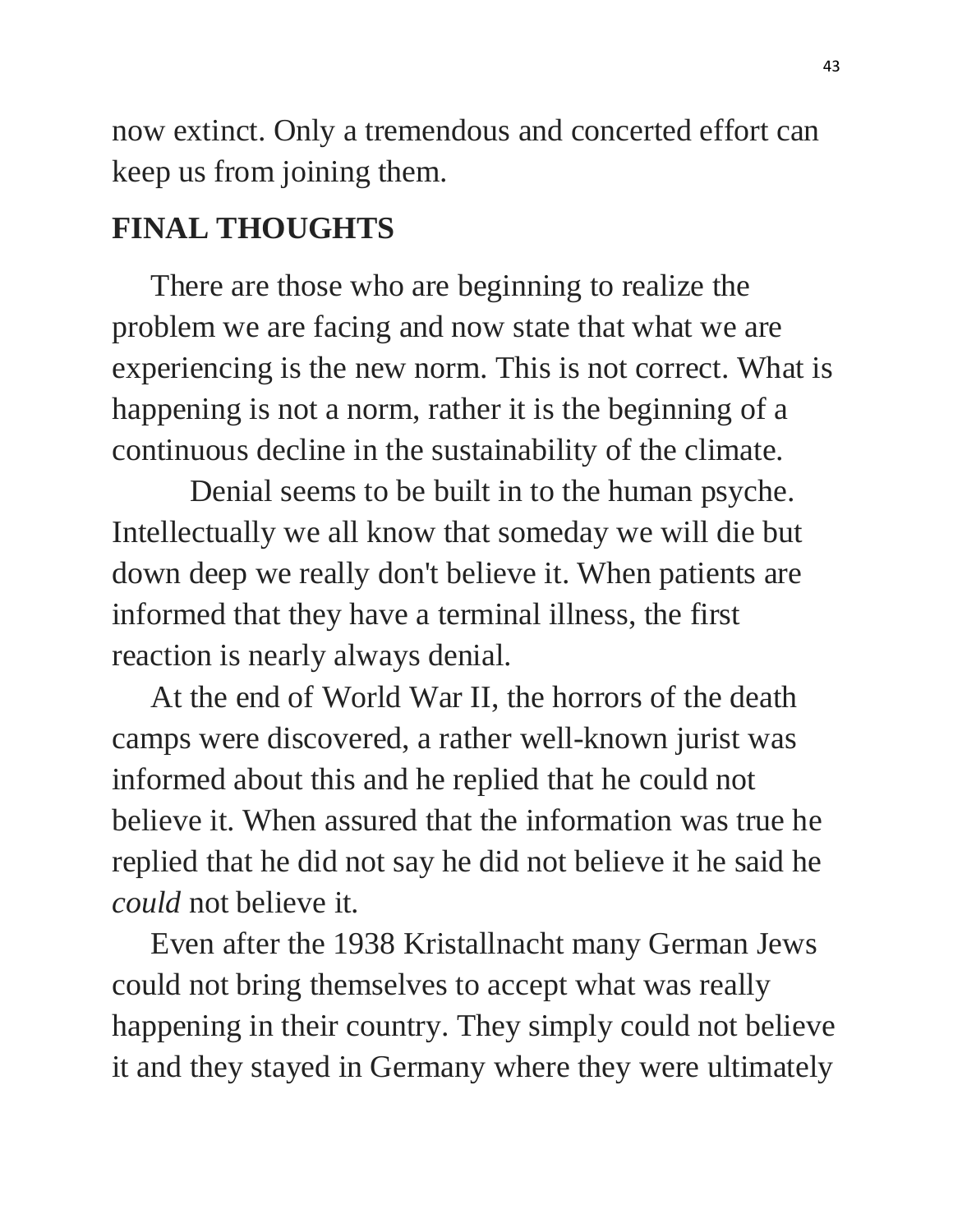hunted down and killed.

 Many are terrified of flying but will gleefully jump into their cars and drive everywhere. Even if they know cars are many times more dangerous than airliners feelings do not change.

 In that day during the Cuban missile crises when the Russian freighters were approaching the American naval blockade I had a dinner alone and wondered if this would be my last meal. While I realized the possibility of this I do not remember my having any fear or anxiety. Once again this was the built-in protection denial at work.

 This built-in denial mechanism could be a real stumbling block in our efforts to avert a climate catastrophe. As it is the odds of avoiding extinction are not good. There are some very good people working on stopping and possibly even reversing global warming. Hansen thinks we should go back to 350 ppm. While that is theoretically possible it will be extremely difficult to accomplish.

 As previously mentioned the low coastal areas and the port cities are going to flood. There is no way we can stop that. Worldwide the glaciers are melting. The runoff from the Himalayan glaciers feeds much of India and the middle East. In India three hundred million are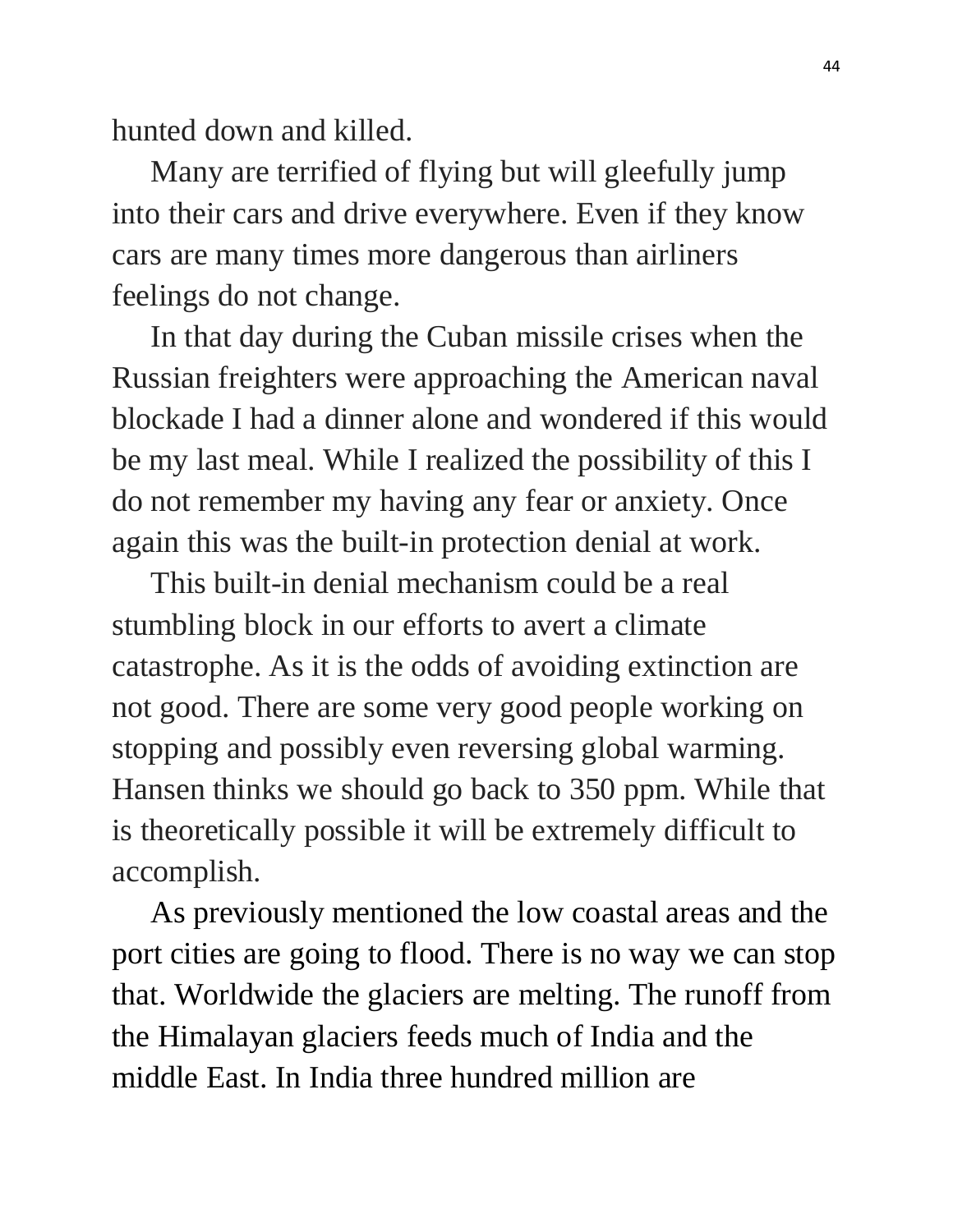experiencing severe water shortages. These problems could negatively affect a third of the world's population. The world now is concerned about refugees. What is coming will make the present crisis seem like a Sunday School picnic.

 This will inevitably lead to wars. The first wars will be over water and then over food. These will be wars the likes of which we have never seen. The wars of the past half century were fought primarily for one reason, nothing can make money as quickly as a war.

 Many of us wondered during the Vietnam War what the goal of this war was. The Gulf of Tonkin incident was a ruse to start the war. We did not fight this war to stop the domino theory as that was a myth. We certainly did not fight it for the Vietnamese people. They did not even want us there. It was fought to enrich the industries and service organizations that serve wars. In this it was very successful.

 The last war we won was World War II; it was also the last war we fought. When the war is for profit the last thing you want to do is win it. Then the profits stop. Someone once remarked that peace is a waste of good weaponry.

The wars in Iraq and Afghanistan were made to order.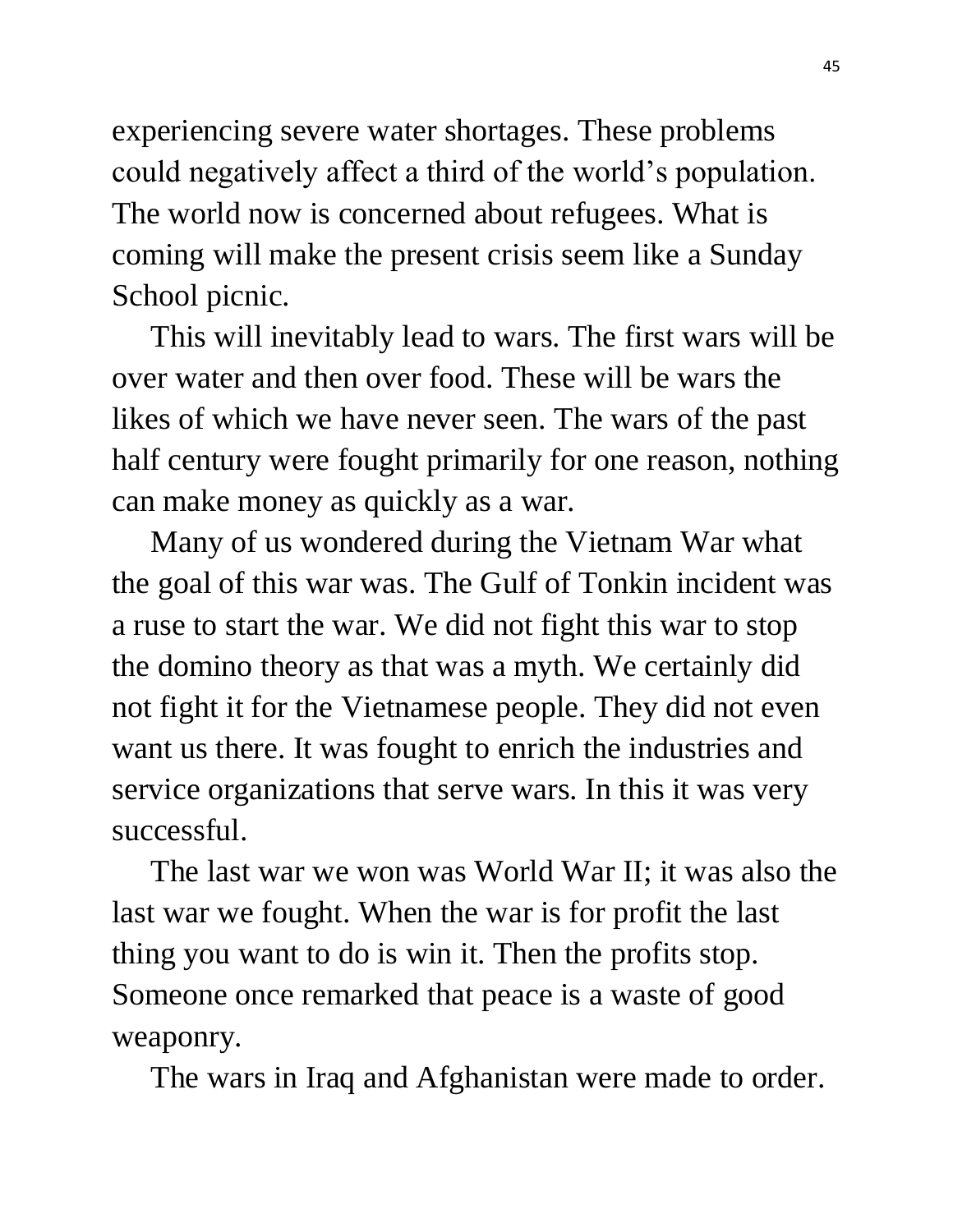These wars were not only unwinnable but are virtually endless. We may never get out of Afghanistan.

 The coming wars will be over survival and as such will be dreadful beyond belief. They will destabilize much of the civilized world. This will all be made more terrible by the continuous rise in global temperature. We may possibly survive the coming apocalypse but the world as we know it will be changed incredibly.

 We are living in the age of a corporate oligarchy. One major thing keeping them in power is the fact that our congress is largely controlled by greedy, ambitious and venal old white men. Being an old white man myself I find this singularly disturbing.

 Two things have occurred recently that offer perhaps the best signs of hope we have had in years. One is the awakening of women. The march that followed the inauguration of Donald Trump was one of the most the most hopeful things that has happened in a very long time. Even Hawken when he listed the first thing that we must do to avert global catastrophe was to empower the women.

 I am writing this a week after another ghastly schools shooting in Florida. A nineteen-year-old entered a school with an AR-15 and killed fourteen students and three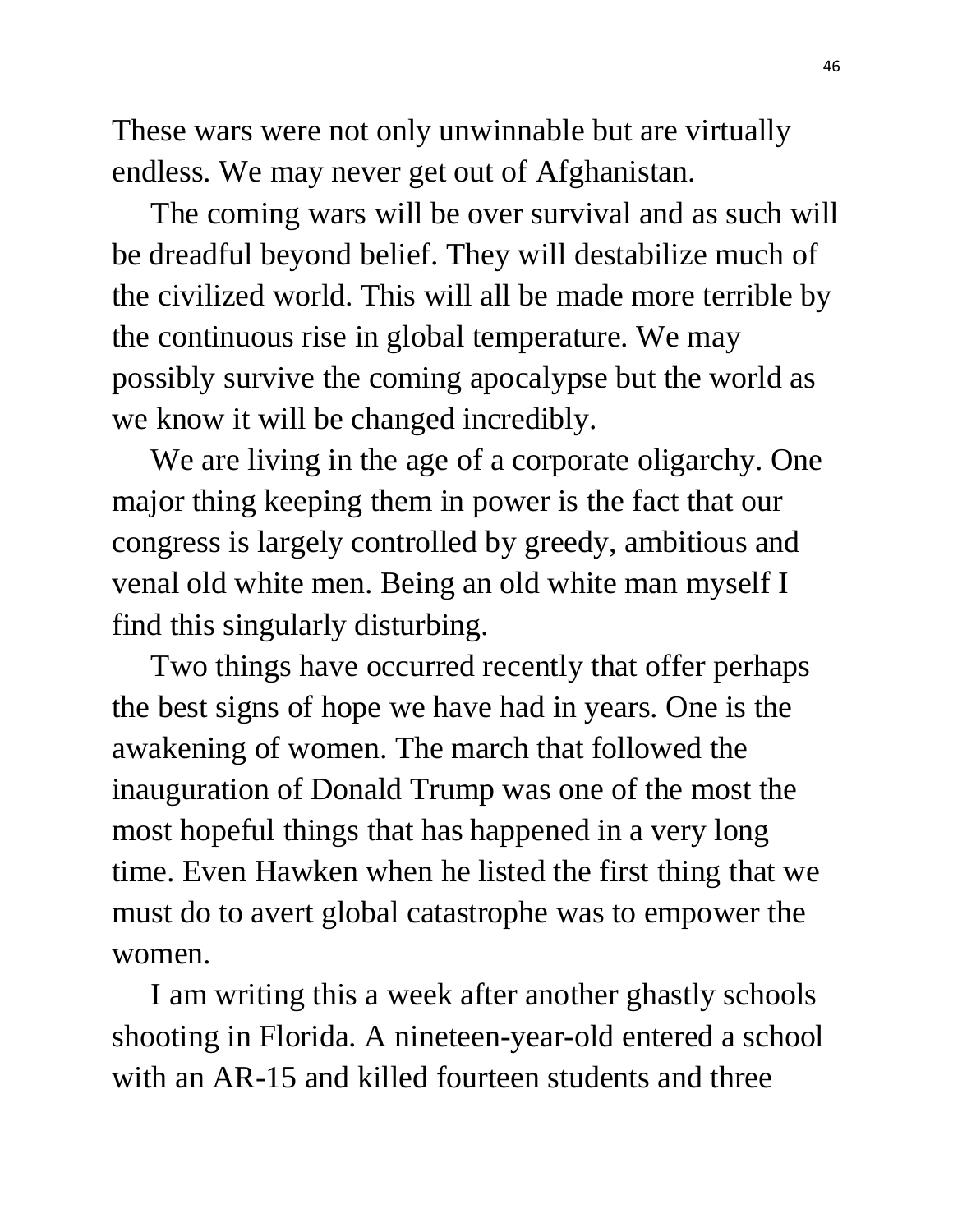teachers. He also wounded fourteen others. The reaction to this was something quite new. The anger among the students was amazing. Because of the power of the social media it has already become a movement. It is the young that must solve this dilemma. It is their world now.

 Our problems are not going to solved by a group of greedy old men but by the young. Between the women and the young we may yet survive, For the first time in years there is a shred of hope.

A century Sarah Teasdale wrote a very powerful poem titled '

There Will Come Soft Rains

It is quite moving even today.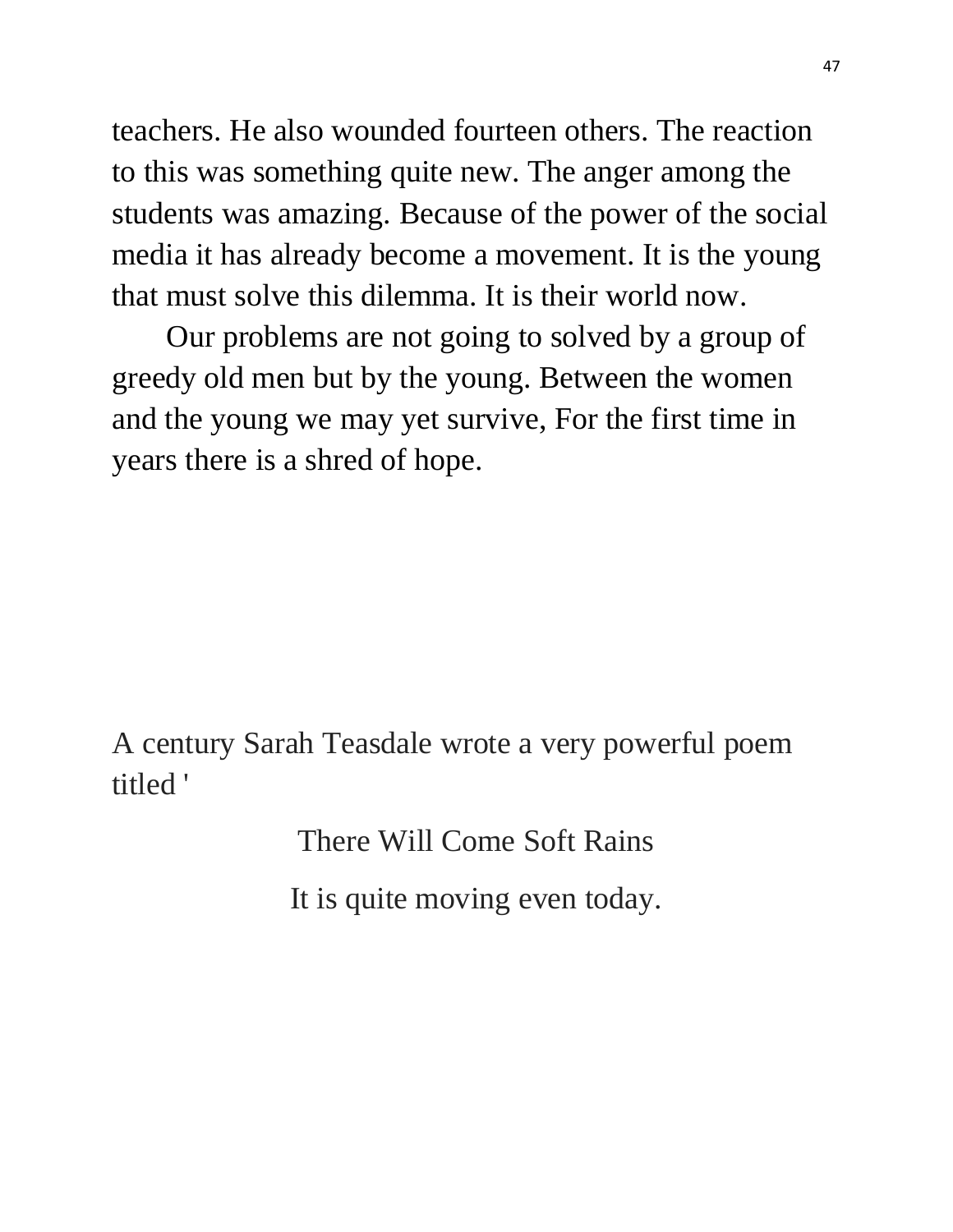*There will come soft rains and the smell of the ground, And swallows circling with their shimmering sound;*

*And frogs in the pools singing at night, And wild plum trees in tremulous white,*

*Robins will wear their feathery fire Whistling their whims on a low fence-wire;*

*And not one will know of the war, not one Will care at last when it is done.*

*Not one would mind, neither bird nor tree If mankind perished utterly;*

*And Spring herself, when she woke at dawn, Would scarcely know that we were gone.* 

> Thomas Wagner Norwalk CT April 2018 www.tswagner.com